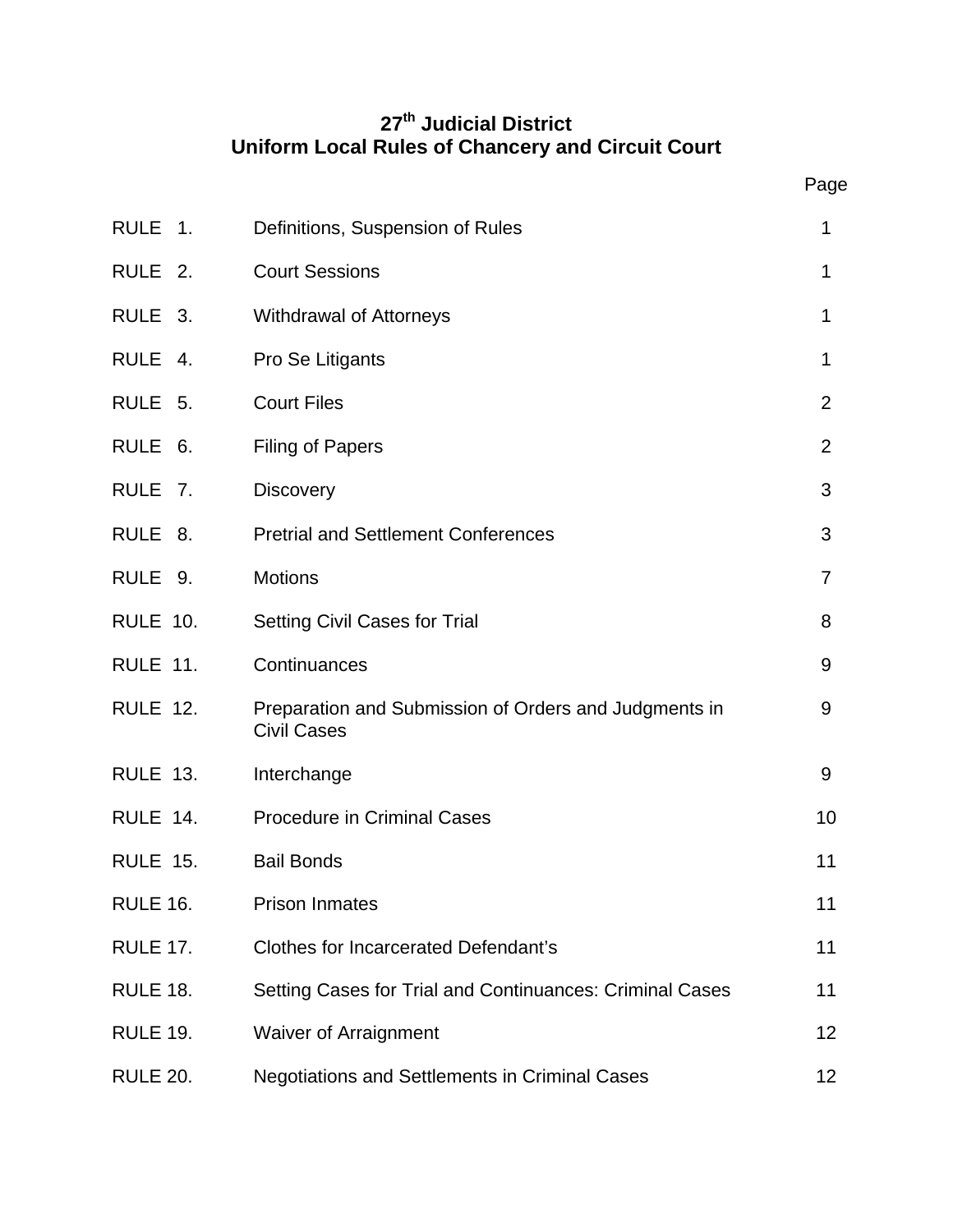| <b>RULE 21.</b> | Appointment of Attorney for Indigent Defendant | 12 |
|-----------------|------------------------------------------------|----|
| <b>RULE 22.</b> | <b>Recovery Court</b>                          | 12 |
| <b>RULE 23.</b> | <b>Divorce Cases</b>                           | 14 |
| RULE 24.        | Probate                                        | 18 |
| <b>RULE 25.</b> | Appearance and Conduct of Counsel              | 19 |
| <b>RULE 26.</b> | <b>Media Guidelines</b>                        | 20 |
| <b>RULE 27.</b> | Dismissal for Lack of Prosecution              | 20 |
| <b>RULE 28.</b> | <b>Investing Funds per Court Order</b>         | 20 |
| <b>RULE 29.</b> | <b>Alternative Dispute Resolution</b>          | 20 |
|                 | <b>Adoption of Rules</b>                       | 20 |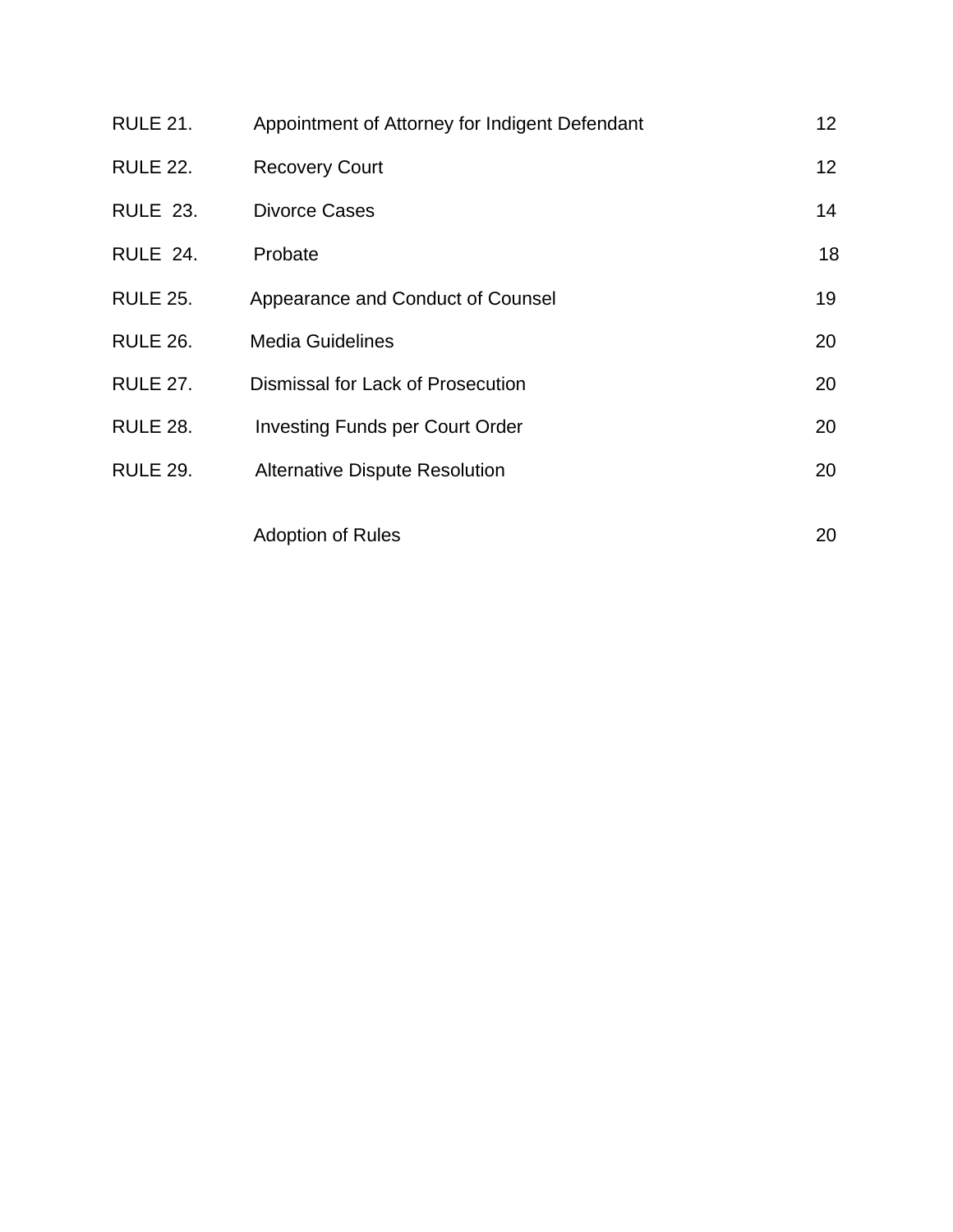## **Rule 1 – Definitions, Suspension of Rules**

## **Sec. 1.01 Definitions**

Unless indicated otherwise, the following definitions apply:

- (a) Judge: The Circuit Judge or the Chancellor of the Chancery Court. *Sometimes in these rules the Judge is referred to as the Court.*
- (b) Clerk: The Circuit Court Clerk or the Clerk and Master of the Chancery Court.
- (c) Calendar Clerk: The secretary of the respective Judge.
- (d) T.C.A.: Tennessee Code Annotated.

#### **Sec. 1.02 Suspension of Rules**

The Court may suspend any of these rules when justice requires.

#### **Rule 2- Court Sessions**

#### **Sec. 2.01 Times**

Sessions of Court will open at 9:00 a.m. or at such other times as the Court directs. Judges, attorneys, parties and witnesses will be prompt at all sessions.

#### **Sec. 2.02 Terms Abolished**

Terms of Court are abolished. Court shall be considered available for setting continuously.

### **Sec. 2.03 Empaneling of Grand Juries and Trial Juries**

**Weakley County: 1<sup>st</sup> Tuesday of January, May and September. Obion County: 1st Tuesday of February, June and October.** 

### **Rule 3 – Withdrawal of Attorneys**

All counsel who enter an appearance in a case will be counsel of record and may not withdraw except for good cause and by leave of the Court upon motion and notice to all parties. The Motion to withdraw must include a Certificate of Service stating that copies of the Motion and the Notice of the court hearing were served on all parties and attorneys.

### **Rule 4 – Pro Se Litigants**

(a) All parties permitted by the Court to represent themselves in civil cases without representation by attorneys are obliged to comply with these Rules.

(b) Parties requesting the right to represent themselves shall file a written notice with the Clerk of the Court stating their intentions to represent themselves. A copy of the notice shall be forwarded by the party to all attorneys of record and to all parties not represented by attorneys and shall contain a signed certificate of service. The notice shall include full names of all parties seeking to represent themselves, the mailing addresses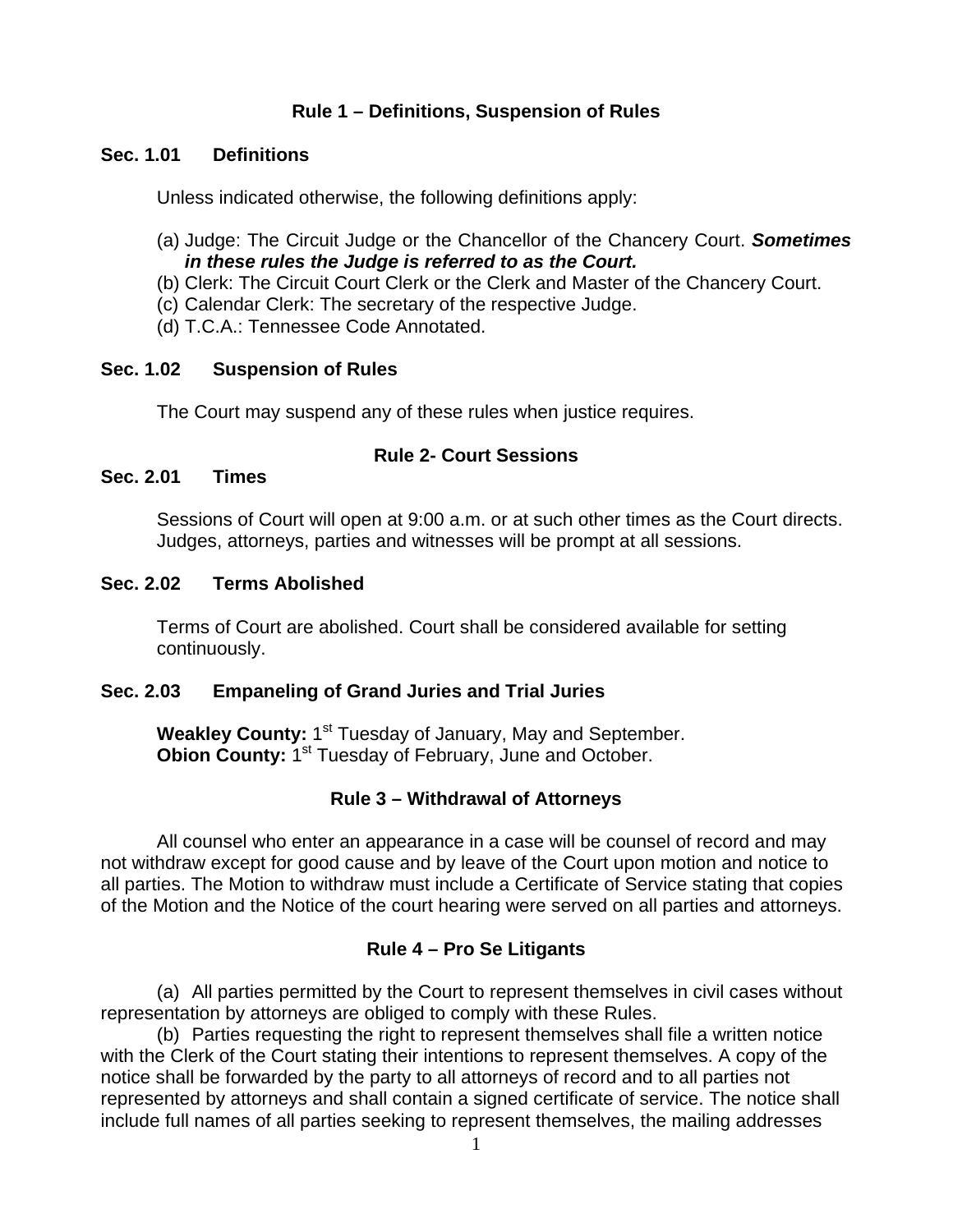where court documents are to be forwarded, and, if available, a current telephone number for each such party. All parties representing themselves shall notify the Clerk of the Court, all other parties, and attorneys of record of any changes of address or telephone number.

(c) The Clerk is **not** to file any pleadings or documents for parties representing themselves unless those documents and pleadings contain a certificate of service identifying all persons to whom the pleadings or documents are being delivered.

(d) All references, in these Rules, to the obligations of counsel or attorneys are applicable to parties representing themselves.

## **Rule 5- Court Files**

# **Sec. 5.01 Control of Files**

All papers and records of the Court shall be at all times under the custody and control of the Clerk. Persons wishing to review Court files, records, tape recordings or filed exhibits may do so only under the supervision of the Clerk in a space provided in the Clerk's office.

### **Sec. 5.02 Withdrawal of Files**

No files shall be withdrawn from the office of the Clerk except by attorneys or their staff on permission of Court or as provided in Sec. 5.03 below.

#### **Sec. 5.03 Receipt**

No file will be withdrawn from the Clerk's custody by an attorney or their staff without first obtaining permission from the Court or the Clerk and signing to return the file on a specific date.

### **Rule 6 - Filing of Papers**

### **Sec. 6.01 Filed with the Clerk**

Pleadings, motions, briefs, and proposed judgments and orders shall be filed with the Clerk. Copies of motions and briefs shall be sent to the Judge prior to the hearing.

### **Sec. 6.02 Custody of the Files**

The Clerk will have custody of all papers and records of the court. The Clerk will furnish copies of the content of files at a reasonable cost.

### **Sec. 6.03 Papers, Documents or Files Under Seal**

All papers, documents and files shall be available for public inspection except as specifically exempted by court order or statute. The motion seeking such an order must contain sufficient facts to overcome the presumption in favor of disclosure.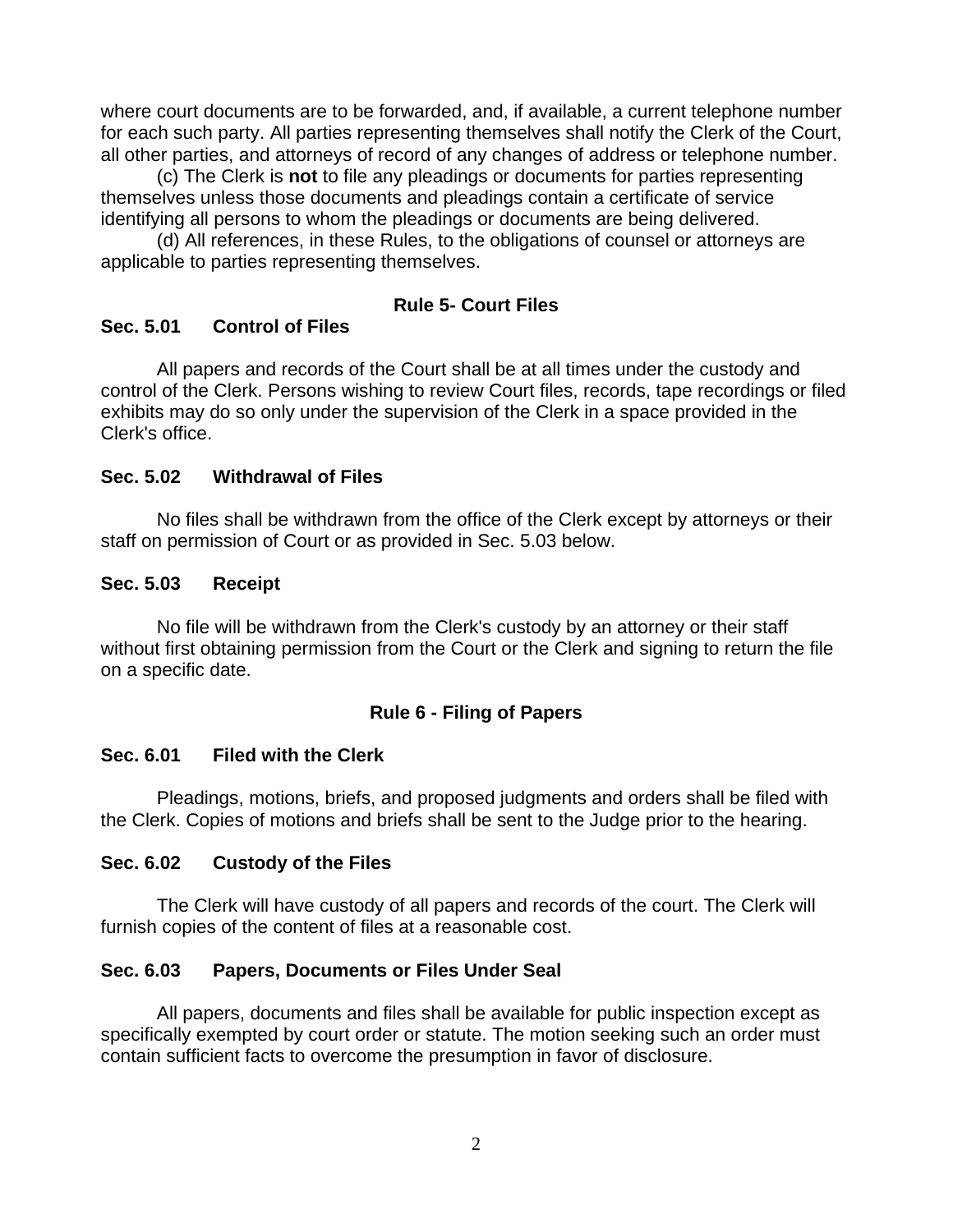# **Sec. 6.04 Depositions in Worker's Compensation Cases**

Depositions in worker's compensation cases are to be filed with the Clerk and a copy provided to the Judge 48 hours prior to trial.

# **Rule 7 – Discovery**

# **Sec. 7.01 Filing Required Only for Use by Court**

Interrogatories, requests for production of documents or admissions, depositions and other discovery material which is filed with the Clerk will be stamped filed by the Clerk and returned to the filing party. Such material will not be retained by the Clerk unless it is to be used in Court or considered by the Court for a purpose other than impeachment.

# **Sec. 7.02 Interrogatories to Parties**

(a) Written interrogatories and sub-questions shall not exceed thirty (30) in number, without an order from the Court.

(b) The party to whom the interrogatories are directed shall answer or object to each interrogatory and shall serve the answers and responses, with the original verification, on the party propounding the interrogatories.

# **Sec. 7.03 Discovery Disputes**

Motions to compel discover shall:

- 1. either (1) quote verbatim the interrogatory, request, or question and any objection or response thereto, or (2) be accompanied by a copy of the interrogatory, request, or excerpts of a deposition which shows the question and objection or response;
- 2. state the reason supporting the motion; and
- 3. be accompanied by a discovery effort certification. To curtail undue delay, the Court will refuse to rule on any motions for discovery unless moving counsel shall first file with the Court at the time of filing of motions, a statement certifying that he has conferred with counsel for the opposing party in a good faith effort to resolve by general agreement the issue raised and that counsel have not been able to do so. If counsel for any party advises the Court in writing that any opposing counsel has refused or delayed a discussion of the problems covered in this subsection, the Court may take such action as is appropriate.

[When a party has submitted no response to the discover or has objected to the entire set of interrogatories or requests, the requirements of Local Rule 7 Section 7.03 shall not apply]

# **Rule 8 - Pretrial and Scheduling Conferences**

# **Sec. 8.01 Scheduling Conferences**

Scheduling conferences may be set in the discretion of the Court.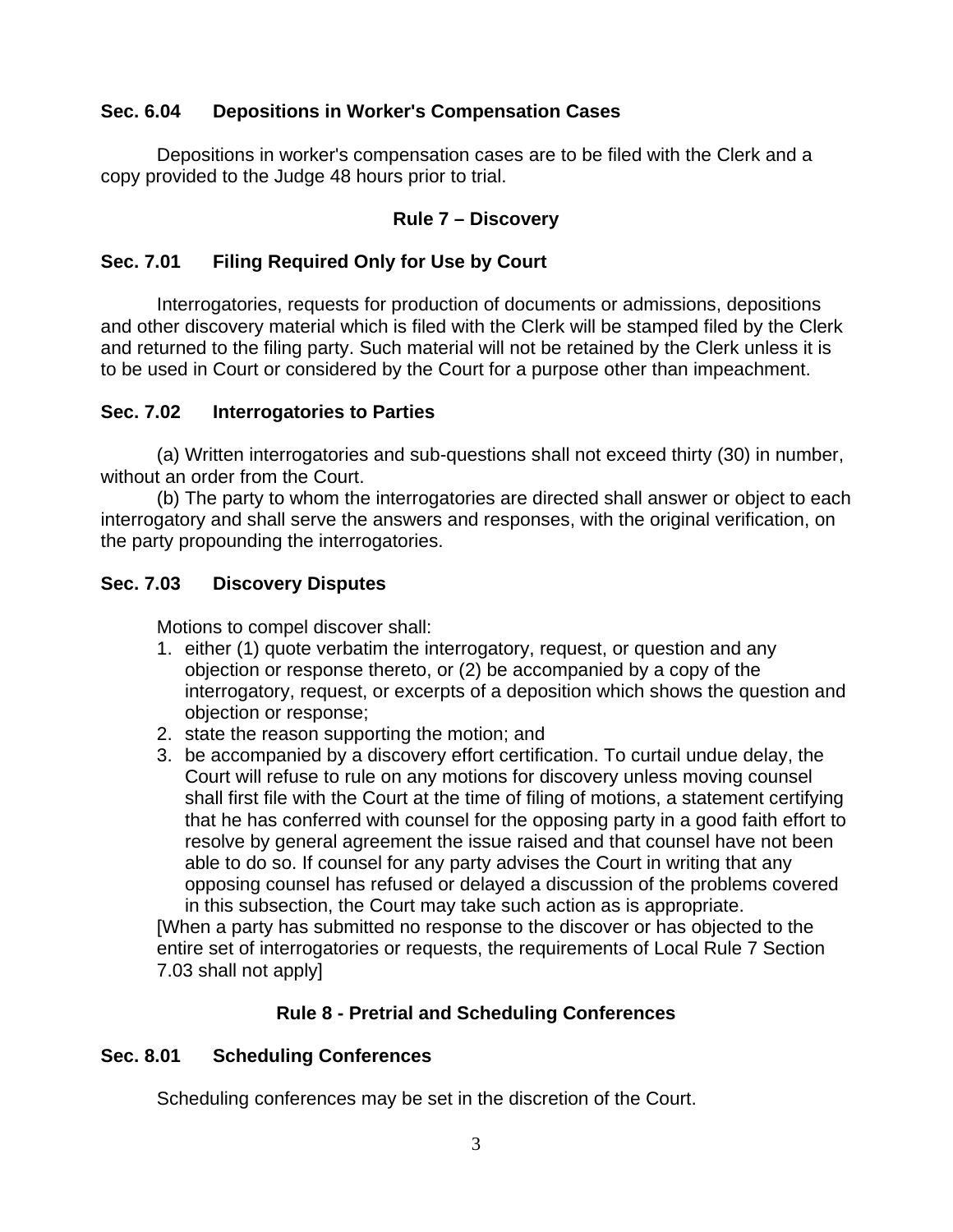# **Sec. 8.02 Pretrial Conferences**

(a) Pretrial conferences will be held at the request of the parties or at the discretion of the Court.

(b) Each party appearing in the action shall be represented at the pretrial conference by counsel who will conduct the trial or by co-counsel with full knowledge of the case, and with the authority to bind such party by stipulation.

(c) Counsel shall obtain the names, addresses and nature of testimony of witnesses to be called at the trial and, if requested, furnish names to opposing counsel at or prior to the pretrial conference.

(d) Counsel shall discuss, in advance of the pretrial conference, the facts, issues, documents, and exhibits involved in the case so that as many stipulations and agreements as possible may be made in advance, between the parties.

# **Sec. 8.03 Required Exchange of Witnesses and Documents**

At least ten days before the trial of a civil case, opposing counsel shall either meet face-to-face or shall hold a telephone conference for the following purposes:

- a. to make available for viewing and to discuss proposed exhibits; and
- b. exchange a list of witnesses and exhibits. In the event that the parties hold a telephone conference rather than a face-to-face meeting, the exhibits shall be made available for viewing before the conference.

# **Sec. 8.04 Briefs in Civil Jury Cases**

In all jury cases, unless otherwise allowed by the Court, ten (10) days before the trial of a case, trial briefs shall be submitted to the Court and furnished to opposing counsel. The trial brief format is attached to this Rule as Appendix A. If an issue to be litigated at trial has been briefed in pre-trial motions and counsel believes that the motion brief adequately covered the issue, counsel may refer the court to the motion brief in lieu of briefing the issue for trial.

### **Sec. 8.05 Brief in Civil Non-Jury Cases**

In all non-jury cases, trial briefs are required ten (10) days before trial. Unless otherwise allowed by the Court, before the trial of a case, trial briefs shall be submitted to the court and furnished to opposing counsel. The trial brief format is attached to this rule as Appendix B. If an issue to be litigated at trial has been briefed in pre-trial motions and counsel believes that the motion brief in lieu of briefing the issue for trial.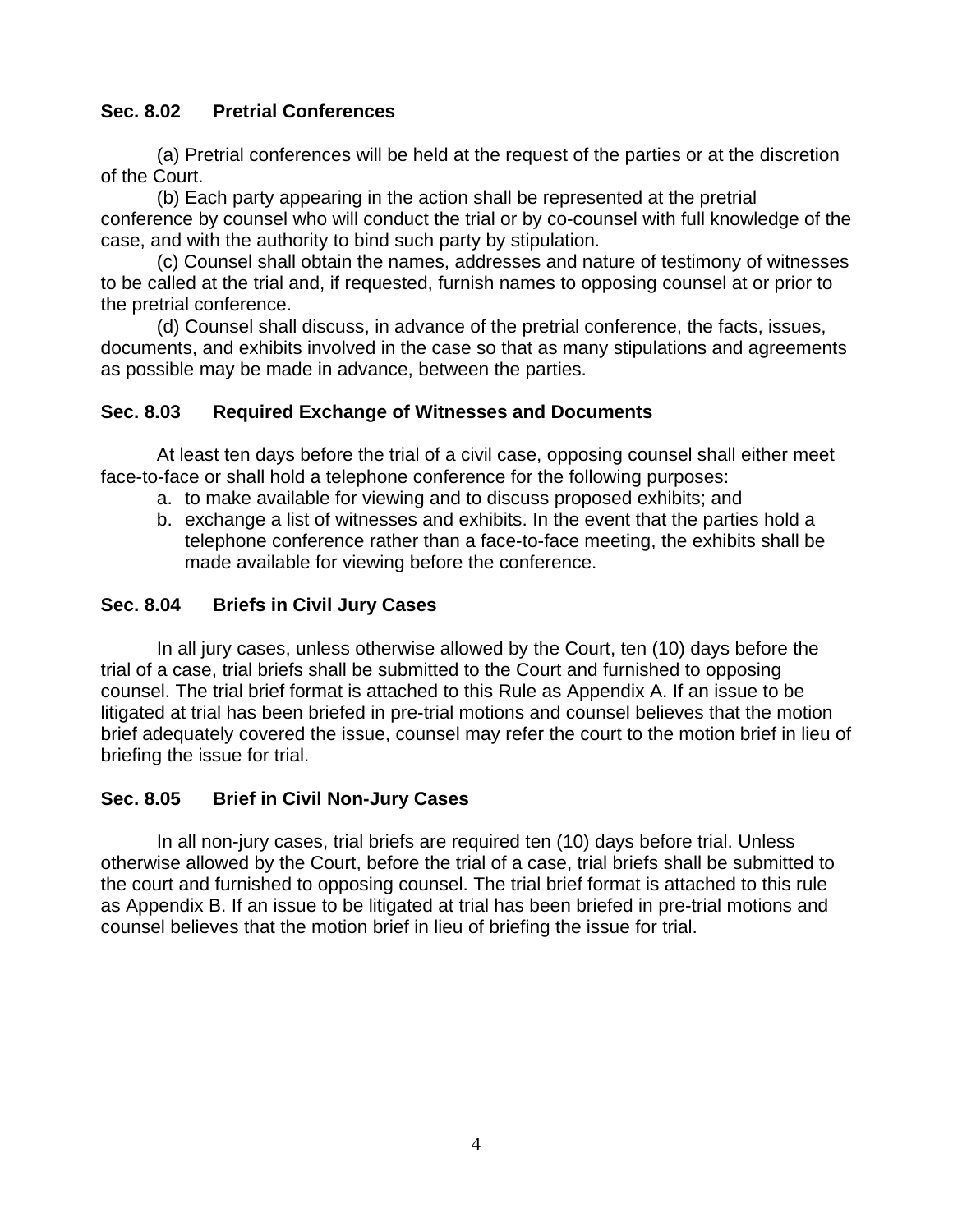# **Appendix A**

# **TRIAL BRIEF FORMAT – JURY**

- A. A concise statement of the facts.
- B. The factual issues to be decided.
- C. Points of law.
	- 1. Address all areas felt appropriate including those of an evidentiary nature if felt controversial.
- D. An argument is neither required nor desired, but may be included if felt necessary by counsel.
- E. Jury instruction.
	- 1. General (Reference may be made to T.P.I. by numbers.)
	- 2. Include all special requests to charge.
- F. General.
	- 1. Briefs will not be filed with the clerk, but sent directly to the appropriate Judge at: Chancery Court: Chancellor W. Michael Maloan Weakley Co. Courthouse 116 West Main Street, Suite 300 Dresden, TN 38225 Circuit Court: Judge Jeff Parham Post Office Box 741 201 W Main St, Suite G Union City, Tennessee 38261.
	- 2. Include photo static copies of any out-of-state cases cited and all statutes relied upon.
	- 3. Counsel will attach copies of their respective pleadings leading to a joining of issue, i.e. complaint and answer – amended, supplemental, etc.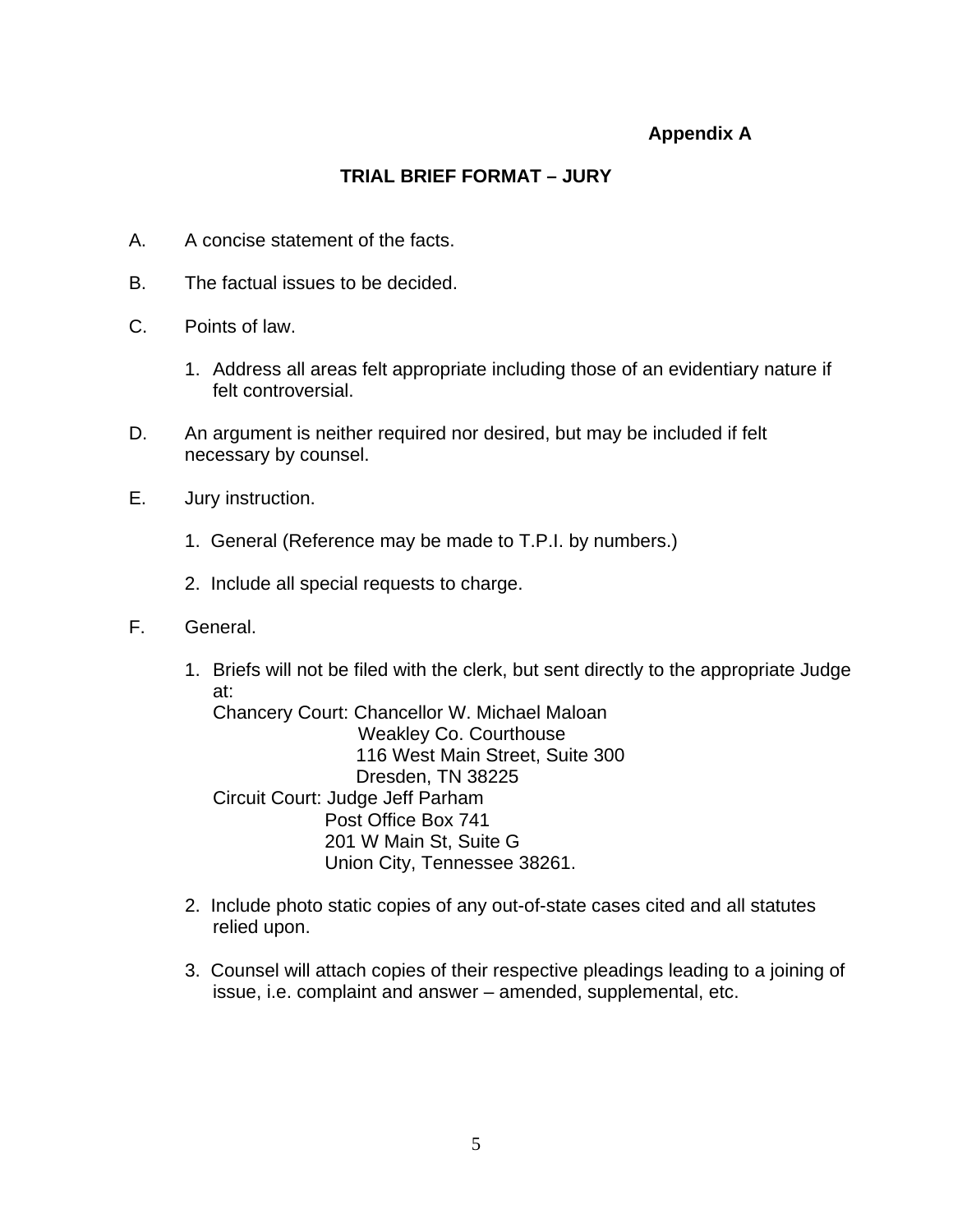# **Appendix B**

### **TRIAL BRIEF FORMAT – NON-JURY**

- A. A concise statement of the facts.
- B. The factual issues to be decided.
- C. Points of law.
	- 1. Address all areas felt appropriate including those of an evidentiary nature if felt controversial.
- D. An argument is neither required nor desired, but may be included if felt necessary by counsel.
- E. General.
	- 1. Briefs will not be filed with the clerk, but sent directly to the appropriate Judge at: Chancery Court: Chancellor W. Michael Maloan

 Weakley Co. Courthouse 116 West Main Street, Suite 300 Dresden, TN 38225 Circuit Court: Judge Jeff Parham Post Office Box 741 201 W Main St, Suite G Union City, Tennessee 38261.

- 2. Include photostatic copies of any out-of-state cases cited and all statutes relied upon.
- 3. Counsel will attach copies of their respective pleadings leading to a joining of issue, i.e. complaint and answer – amended, supplemental, etc.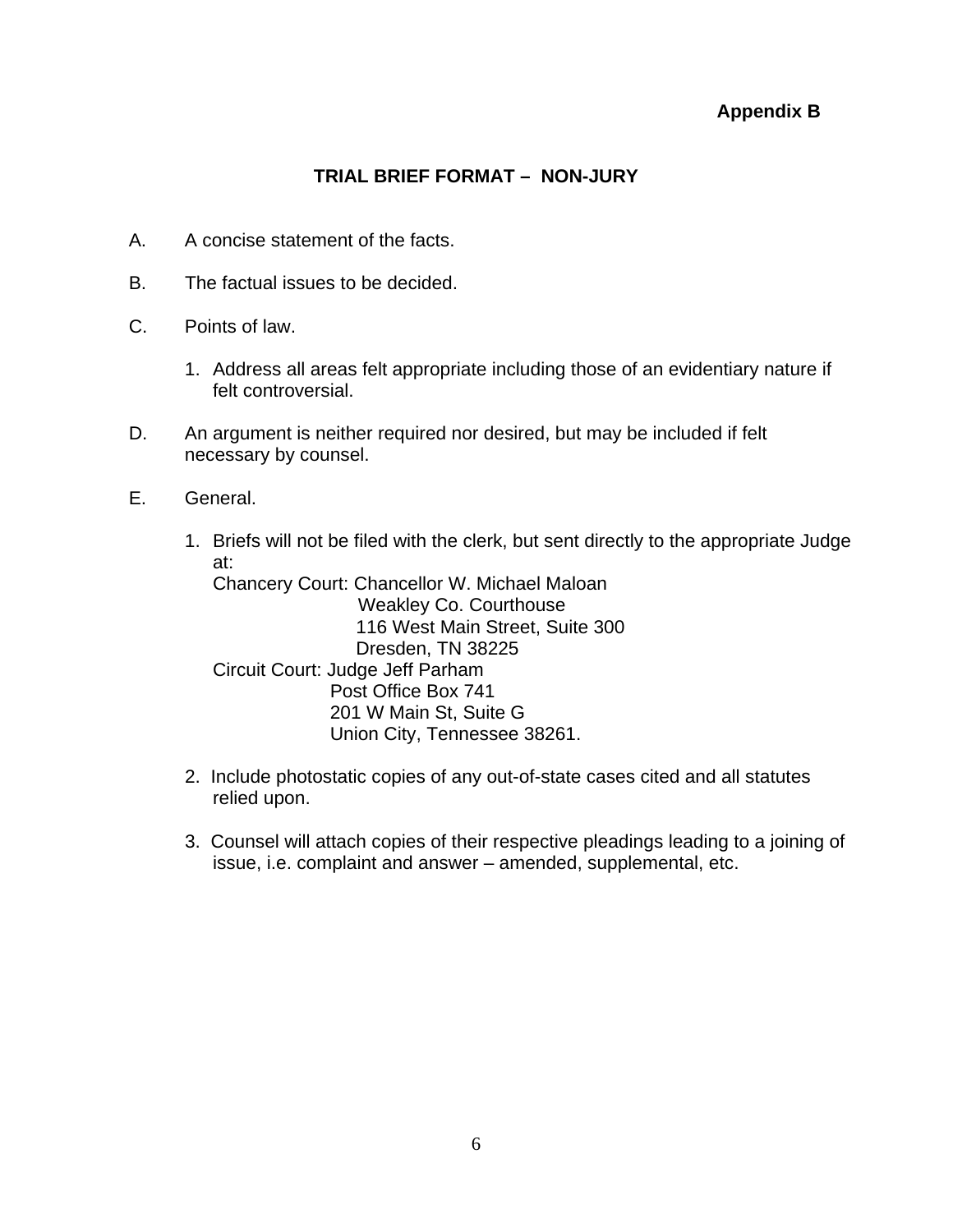# **Rule 9 – Motions**

# **Sec. 9.01 Setting Motions for Hearing**

(a) Obion County Circuit Court and Chancery Court: Every first and third Monday is motion day.

Weakley County Circuit Court and Chancery Court: Every second and fourth Monday is motion day.

(b) Motions will be set by the Judge or Calendar Clerk of the respective Court at the request of counsel. It is the responsibility of counsel upon filing a motion to confer with opposing counsel to secure a mutually agreeable time for hearing. Upon failure to agree, moving counsel shall give formal notice of a hearing date secured from the Judge or the Calendar Clerk. All motions are set for hearing at 9:00 a.m. in Chancery Court and 9:00 a.m. or 1:00 p.m. in Circuit Court. The Court may upon its own initiative or by agreement of counsel hear the motion by telephone or decide the motion without argument.

(c) Uncontested divorces, support pendente lite, worker's compensation settlements, minor's settlements, adoptions and other uncontested matters may be heard on motion days.

# **Sec. 9.02 Hearings**

All motions shall be in writing and shall state with particularity the grounds for the motion and the relief sought. The attorney who files the motion has the burden to make application for a hearing at the next available motion day or as soon thereafter as practicable. With the approval of the Court some motions may be heard by telephone conference call. Failure to comply with this Rule shall be construed by the Court as abandonment of the motion. When a motion is set for a hearing, the Judge who will hear the motion shall be provided by the attorney who filed the motion with a courtesy copy of the motion and all supporting materials. The Judge shall also be provided by the attorney responding to the motion with a copy of the response along with all supporting materials.

- (a) **Dispositive Motions**. All motion potentially dispositive of any issue in a case shall be scheduled for hearing by the attorney filing the motion at the next available motion day after the filing or as soon thereafter as is practicable. Failure to obtain a hearing in a timely manner may be construed by the Court as an abandonment of the motion and the Court may refuse to consider the motion.
- (b) **Summary Judgment**. Motions for Summary Judgment shall be filed and served at least sixty (60) days before the scheduled trial date. Any motion for Summary Judgment filed within sixty (60) days of the scheduled trial date will not be heard and the matter will proceed to trial. All motions for summary judgment and to dismiss supported by evidentiary matters shall be filed at least thirty (30) days before hearing of same as required by Rule 56.04 of the Tenn. R. Civ. P. Attorneys for the proponent of the motion shall deliver memorandum briefs to the Court (with a copy of affidavits and supporting documents), and shall file with the Clerk all original affidavits and supporting documents at the least thirty (30) days prior to the hearing of the motion. Attorneys for the respondent shall deliver memorandum briefs to the Court, (with a copy of affidavits and supporting documents not later than five (5) days before the hearing as required by Rule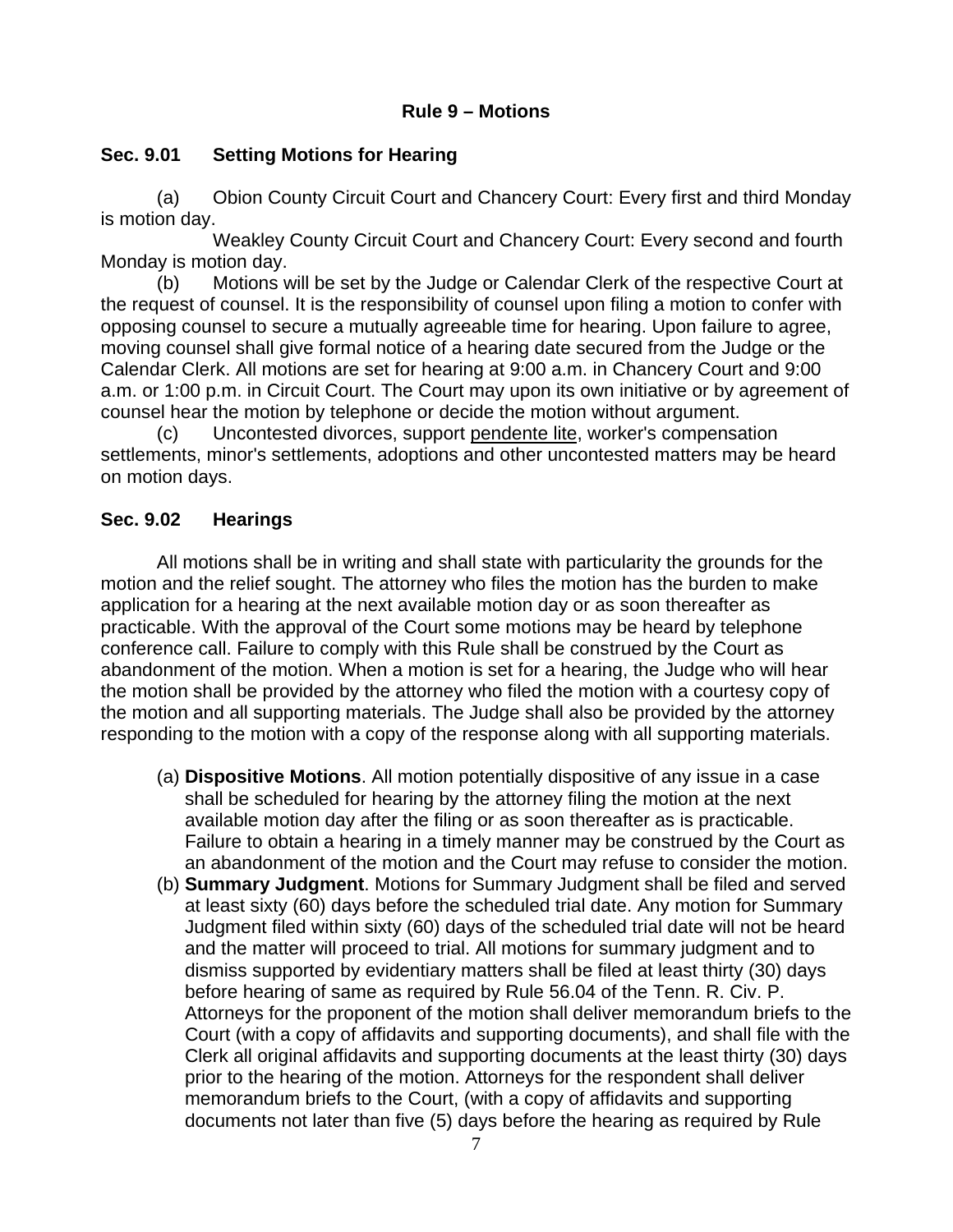56.04 of the Tenn. R. Civ. P. No motions shall be heard unless the parties comply with this Rule.

(c) **In Limine**. Motions in Limine shall be, where practical, filed no less than ten (10) business days before trial and set for hearing before the trial. The Court shall be notified of any objections in medical depositions to be read or shown to the jury and the objections shall be heard before the trial.

# **Sec. 9.03 Briefs on Motions and Responses**

Every motion which seeks resolution of doubtful or infrequently encountered issues of law and every motion which seeks summary disposition of a case shall be accompanied by a brief setting forth the essential facts, and the principles of law relied on, with citations to authorities. Reply briefs must be filed and served no later than 24 hours in advance of the hearing on the motion. A copy of the motion and brief shall be sent to the Judge at his office. PARTIES ARE ENCOURAGED TO LIMIT THEIR BRIEFS TO TEN PAGES OR LESS.

# **Sec. 9.04 Special Setting of Motion**

Where special circumstances warrant, motions may be specially set at a time other than on the motion docket by agreement of all parties and approval of the Judge or Calendar Clerk.

### **Sec. 9.05 Court's Own Motion**

Motions may also be set upon the Court's own motion by notice to counsel.

# **Rule 10 - Setting Civil Cases for Trial**

Civil cases shall be set for trial in one of the following ways:

- (a) by agreement of counsel and approval of such date by the Judge or Calendar Clerk. Counsel must, upon receiving date, forward letter of confirmation to all parties, the Judge and Clerk of the Court;
- (b) by motion to set;
- (c) by the Court with notice to counsel; or
- (d) at a scheduling or pretrial conference.

Civil attorneys should notify the trial court if a settlement is reached prior to the date setting of a jury trial or if a jury trial is not needed for any reason. If a jury is called in, and a case is not tried to a jury on that date, the Court may assess the cost of the jury to the parties.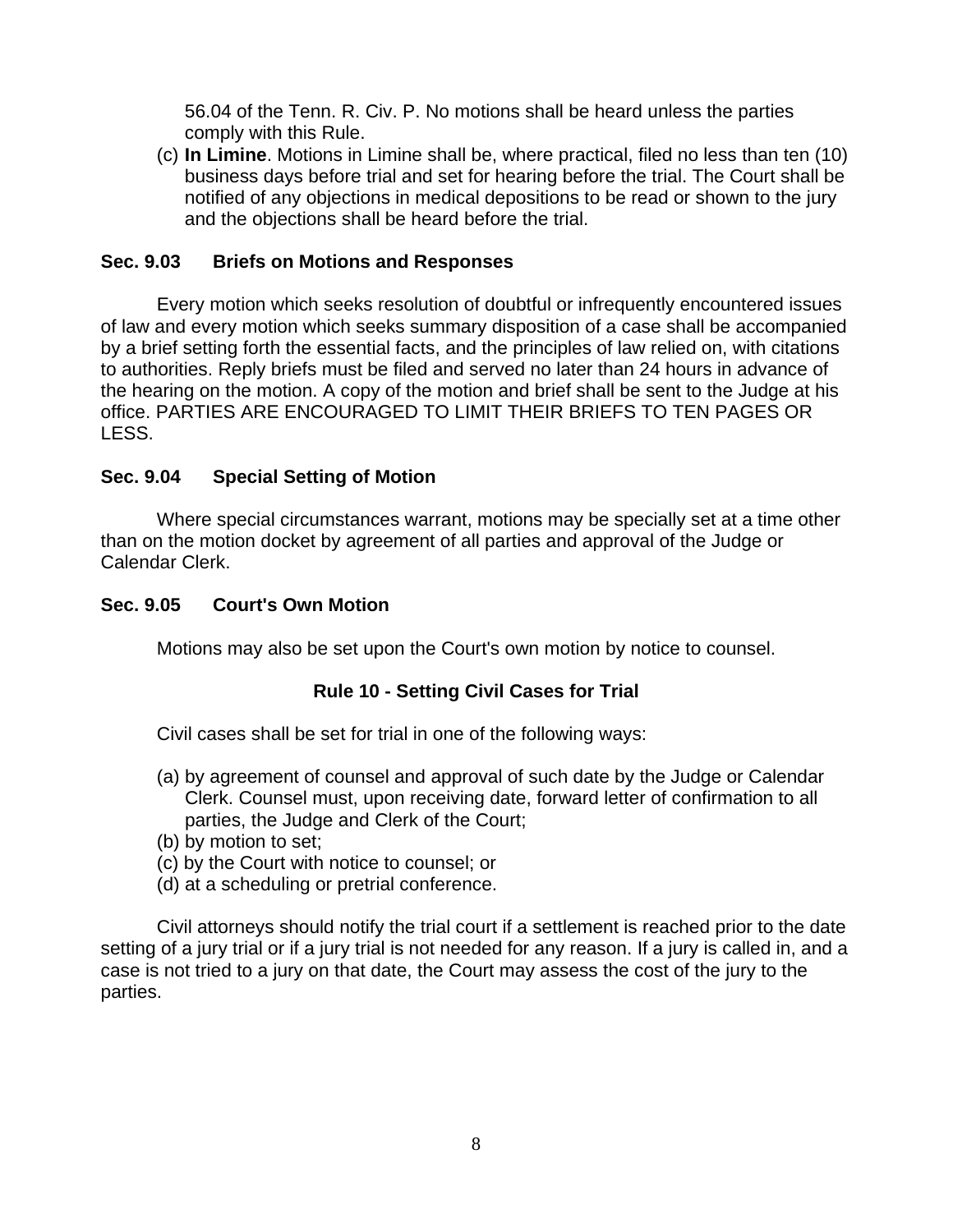# **Rule 11 - Continuances**

- (a) Cases may be continued only by approval of the court. A copy of motion shall be sent to the judge. Unless required by exigent circumstances, counsel shall not apply for a continuance except upon written motion. Notice to all counsel and any pro se litigants shall be given as required by Tenn. R. Civ. P. 6.04, 6.05, or in such manner as to provide reasonable notice and an opportunity to be heard to all parties.
- (b) Normally, the absence of a witness, will be grounds for a continuance only where the subpoena for a local witness was issued ten (10) days or more before the date of trial, or ten (10) days or more before the date of the trial where the witness is out of the county; however, each application for a continuance is subject to the discretion of the court.
- (c) When application for a continuance is based upon the illness of a party or a material witness, said application should contain a written statement specifying the type of illness, whether or not the illness is of a temporary or permanent nature, and whether or not such person is able to appear in court.
- (d) When application is based upon the fact that a material witness cannot be found, an affidavit mist be filed giving the name of said witness or witnesses, what evidence is expected to be proved by said witness or witnesses, and what effort has been made to locate said witness or witnesses.
- (e) If a case is continued, a new trial date may be ordered by the Court for a date certain at the time the motion for continuance is granted.

Continuances are looked upon with disfavor by the Court. There should be no ex parte communications regarding a continuance. The Court desires to hear from all counsel simultaneously.

# **Rule 12 - Preparation and Submission of Orders and Judgments in Civil Cases**

Orders and judgments shall be headed by a title indicating the nature thereof. Unless the Court directs otherwise, attorneys for prevailing parties will prepare orders for entry by the Court. All proposed orders must be submitted to the Judge within ten (10) days following the day on which the ruling is made by the Court. Unless the order is approved by all counsel, it shall contain an appropriate certificate of service. Counsel who do not approve the proposed order shall submit their own order within ten (10) days of receipt of the proposed order and designate the disputed issues to the Court. The Court will either approve one of the proposed orders or enter its own order.

# **Rule 13 – Interchange**

### **Sec. 13.01 Order of Interchange**

The trial judges within the district may freely interchange without necessity of notice or entry of a formal order of interchange.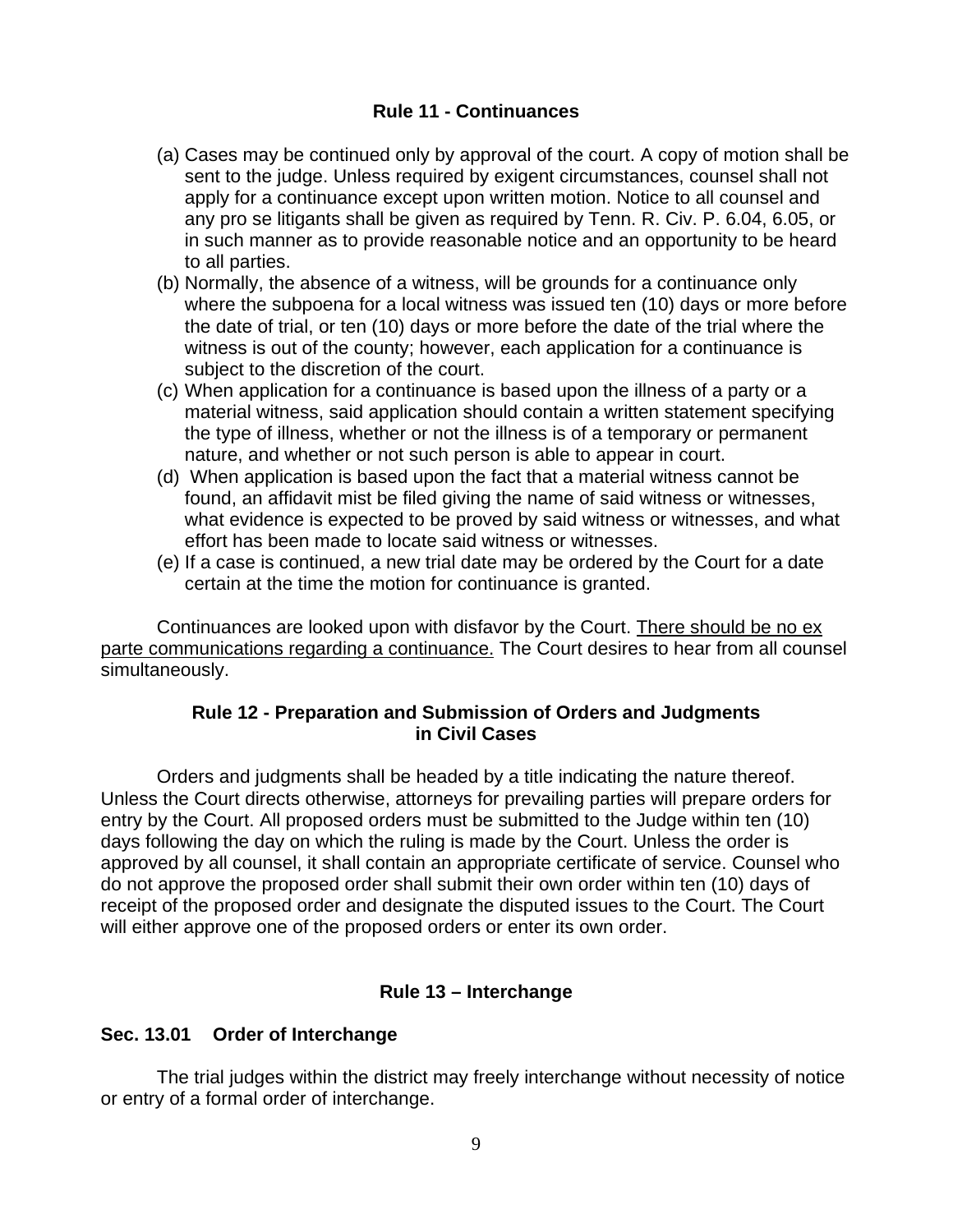### **Sec. 13.02 Presentation of Uncontested Divorces, Worker's Compensation Settlements and Other Uncontested Matters.**

Uncontested divorces, worker's compensation settlements, minor's settlements and other uncontested matters may be heard by either Judge regardless of the Court in which the matter was filed. No order of interchange shall be required. The purpose of this rule is to expedite such uncontested matters when the Judge of the Court in which the matter is pending may not be readily available. Under such circumstances, counsel may set matters with either Judge without first having to secure the approval of the Judge of the Court in which the matter is pending.

# **Rule 14 - Procedure in Criminal Cases**

# **Sec. 14.01 Grand Jury**

(a) Weakley County: New grand juries will be impaneled the first Tuesday in January, May and September. Special grand juries will be impaneled at such other times as set by the Court.

(b) Obion County: New grand juries will be impaneled the first Tuesday in February, June and October.

Special grand juries will be impaneled at such times as set by the Court.

# **Sec. 14.02 Arraignments**

Arraignments for those indicted in Obion and Weakley Counties shall be conducted on the second Tuesday of the month of the indictment in the respective county beginning at 9:00 a.m.

All persons indicted as well as retained or appointed attorneys must be present on said date and time.

At arraignment, an appearance date will be set.

# **Sec. 14.03 Representation**

If during arraignment, an attorney advises the Court of his/her representation of the defendant, that attorney shall remain counsel of record for the defendant until final disposition of the case in the trial court unless excused by the Court for good cause shown.

### **Sec. 14.04 Plea Agreement Deadline**

After the case is set for trial, the Court will not accept a plea agreement except for good cause shown.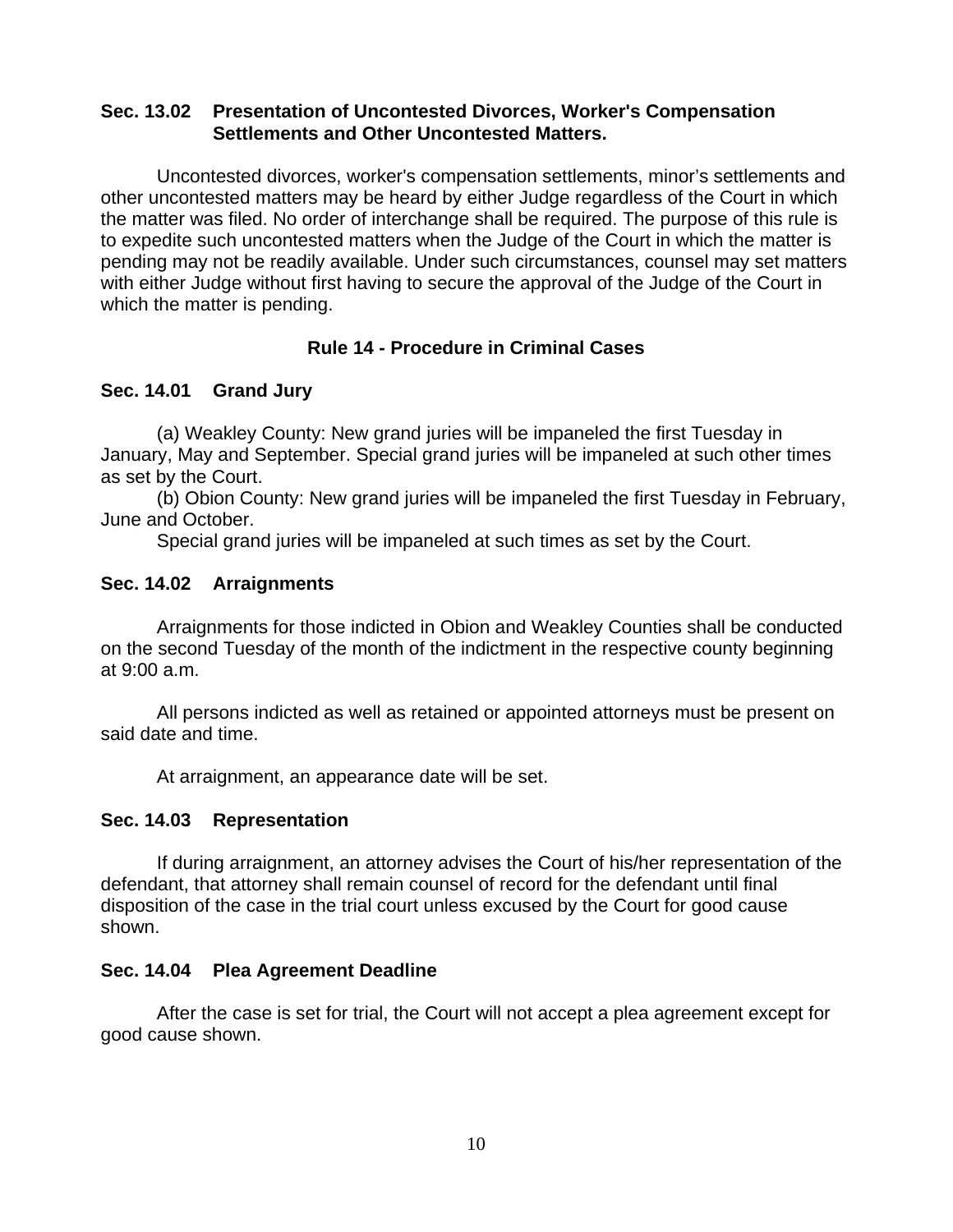# **Rule 15 - Bail Bonds**

Bail bonds may be made by: (a) a qualified professional bondsman; (b) a cash bond; (c) property bond; or (d) other bonds approved by the Court.

For a property bond, the assessed value of the property must be at least twice the amount of the bond. The property bond must be secured by a deed of trust with the Clerk as Trustee, payable to the State of Tennessee. In addition, a title opinion must be provided by an attorney. Additional information may be obtained in the Clerk's office as to title opinion requirements.

#### **Rule 16 – Prison Inmates**

The following rules apply to the appearance of prison inmates in court:

(a) When the prison inmate is a defendant in a criminal case, the District Attorney General shall prepare a proposed transport order and submit it to the Court at least ten (10) working days prior to the court date.

(b) Counsel needing prison inmates as witnesses in a criminal case shall submit a proposed transport order at least ten (10) working days prior to the trial or hearing date.

(c) Defense counsel in criminal cases shall make every effort to insure that prison inmates are not needlessly brought to court for a scheduled settlement docket unless the case is for actual settlement and/or there is other just cause.

(d) Deadlines on transport orders may be waived by the Court for just cause if it is practicable for the Sheriff's Department to transport the inmate on short notice.

### **Rule 17 – Clothes for Incarcerated Defendant's**

Counsel for jailed defendants should make a diligent effort to have clothes provided to his or her client by 7:00 a.m. on the day of the trial. The purpose of this Rule is to avoid a delay on the day of trial while street clothes are obtained for an incarcerated defendant.

### **Rule 18 – Setting Cases for Trial and Continuances: Criminal Cases**

#### **Sec. 18.01 Method of Setting**

Cases shall be set for trial by the court on the final review date.

#### **Sec. 18.02 Continuances**

- (a) Cases may not be continued by agreement and may be continued only by leave of court. When a case has been set for trial it will not be continued except for good cause, which shall be brought to the attention of the court as soon as practicable before the date of the trial.
- (b) Absence of a witness will not be a ground for continuance unless the witness has been subpoenaed in accordance with the requirements of these rules and Rule 17, Tenn. R. Crim. P.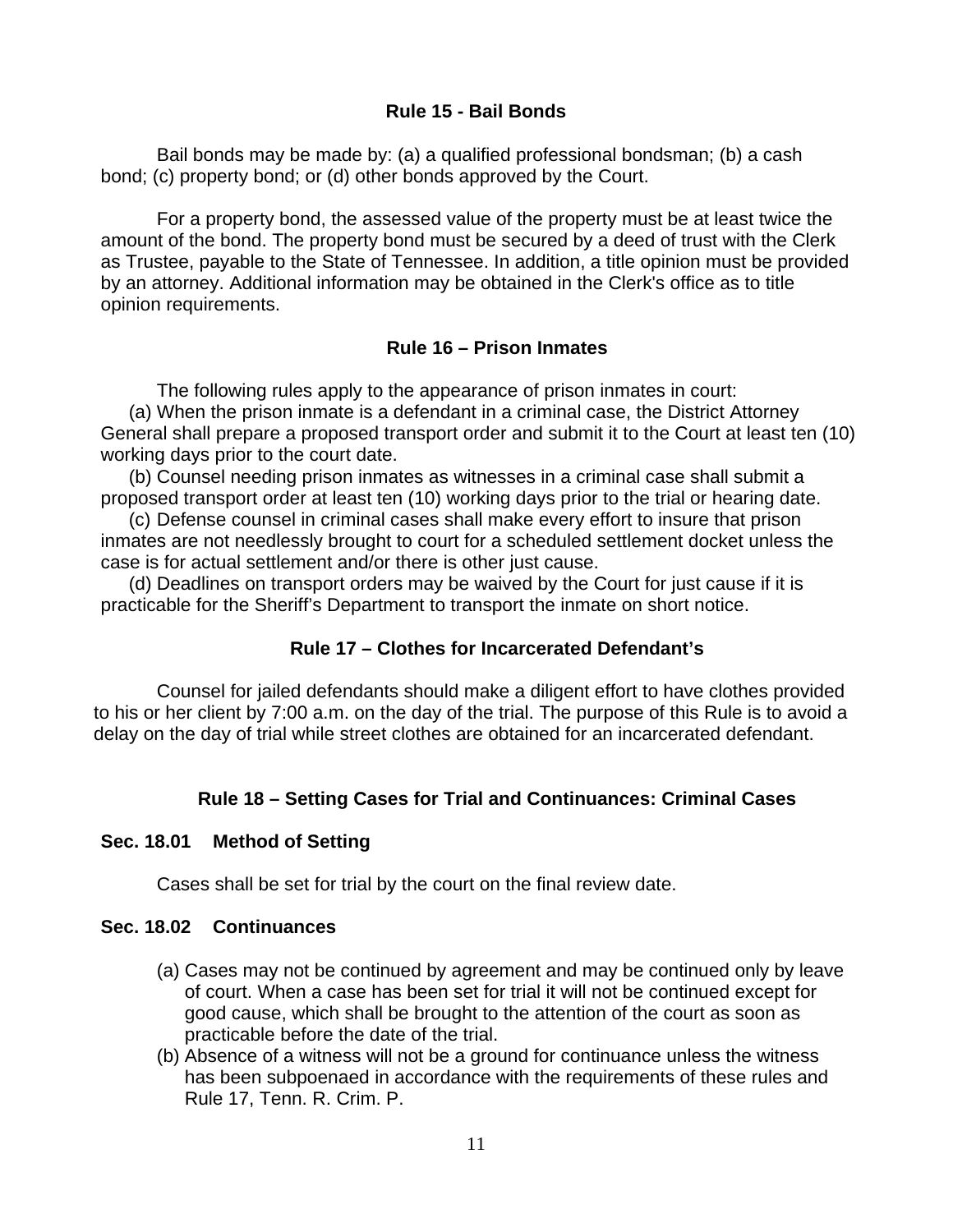## **Rule 19 – Waiver of Arraignment**

Waiver of Arraignment shall be in writing and signed by the defendant. Waivers shall be filed no later than the morning of arraignment day, with service to the office of the district attorney and the Judge presiding over arraignment. Counsel of record must appear at arraignment pursuant to Tenn. R. Crim. P. Rule 43 (c)(4).

# **Rule 20 – Negotiations and Settlements in Criminal Cases**

### **Sec. 20.01 Settlement Date; Settlement Deadline**

The final review (appearance) date will be the deadline for acceptance of a negotiated disposition. At the final review (appearance) date, if the case has not been settled the court will set the case for trial. Once a case has been set for trial, the court will not accept any settlement except for good cause which shall be brought to the attention of the court as soon as practicable. If a jury reports on the day of trial and the case is not tried, the Court may assess the cost of the jury as part of the court costs. Nothing in this rile shall prohibit the defendant's election to enter a plea of guilty to one or more counts of an indictment while demanding a trial on one or more counts of the same indictment. Likewise, counsel for the State may move to dismiss with prejudice one or more counts of the indictment while demanding trial on one or more counts.

# **Sec. 20.02 Notice to Victims**

In recognition of T.C.A. § 40-38-101, in cases involving plea agreements pursuant to Tenn. R. Crim. P. 11, the court may refuse to accept the plea unless the prosecuting attorney states on the record that he or she has, before the plea, communicated with the victim regarding the plea or made a good faith effort to communicate with the victim.

# **Rule 21 – Appointment of Attorney for Indigent Defendant**

Those persons who see a court appointed attorney on the basis of indigency must notify the Court at their initial court appearance. If the Court determines that a defendant is indigent, the Court will appoint an attorney to represent that defendant at arraignment or as soon thereafter as possible, and an order will be entered appointing that attorney.

# **Rule 22 - Recovery Court**

### **Sec. 22.01 Purpose and Nature of Program**

The mission of the Recovery Court is to reduce the crime rate by targeting and treating severe substance abusers within the 27th Judicial District. The Recovery Court is a post plea court. In most cases, a period of incarceration will be required; however, the length of confinement will generally be less than the defendant will receive if the defendant is not in Recovery Court. After confinement has been completed, the defendant will be on probation, but supervised by Westate Corrections as a condition of probation. Persons who do not successfully complete the program will not receive credit for the time on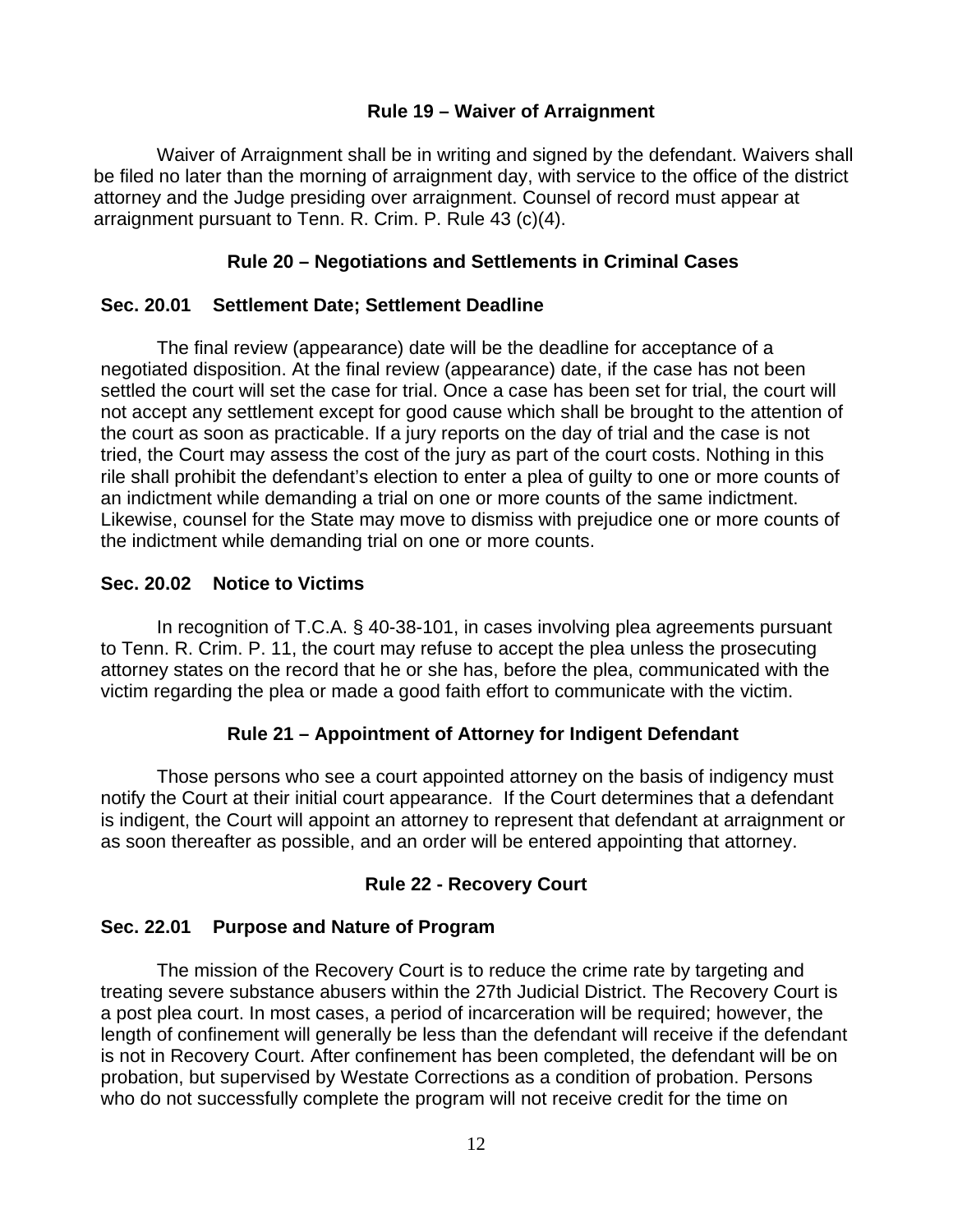probation. The program lasts approximately twenty-four (24) months and consists of four phases.

# **Sec. 22.02 Eligibility Requirements**

To be eligible for Recovery Court a defendant must:

- \* Be charged with or convicted of a non-violent criminal offense in the 27th Judicial **District**
- \* Have had no past conviction involving violence
- \* Have a substance abuse problem
- \* Be willing to accept the terms and conditions of the program
- \* Have transportation available
- \* Reside in the 27th Judicial District
- \* Not be acutely mentally ill or suicidal.

# **Sec. 22.03 Application Procedure**

Applications should be submitted immediately after arrest or indictment. If a defendant is accepted for the Recovery Court and has not been indicted, he or she will proceed to the Circuit Court through a criminal information. Persons who have already been convicted and sentenced are also eligible for the Recovery Court.

The application procedure is as follows:

- \* Submission of written application to the District Attorney General. Defendant's attorney must assist in the preparation of the application.
- \* Interview by probation officer
- \* Assessment by treatment provider
- \* Approval or rejection by the Recovery Court Team
- \* Appearance in Circuit Court for final approval by guilty plea (if not previously convicted) and sentence. A written contract will be signed by the defendant, the attorneys and the Court.

# **Sec. 22.04 Treatment**

Treatment begins with a comprehensive assessment designed to identify the presence and extent of a Substance Use Disorder, mental status, motivation, strengths, weaknesses and general appropriateness for treatment of an applicant. If accepted by the Recovery Court Team, the defendant will begin the Program and will attend counseling four days per week. Defendants complete each phase by achieving certain treatment goals including abstinence, employment, attendance and compliance with group and supervision goals. Defendants spend less time in counseling with each successive stage. All treatment is individually tailored to address each person's addictive and criminal behaviors.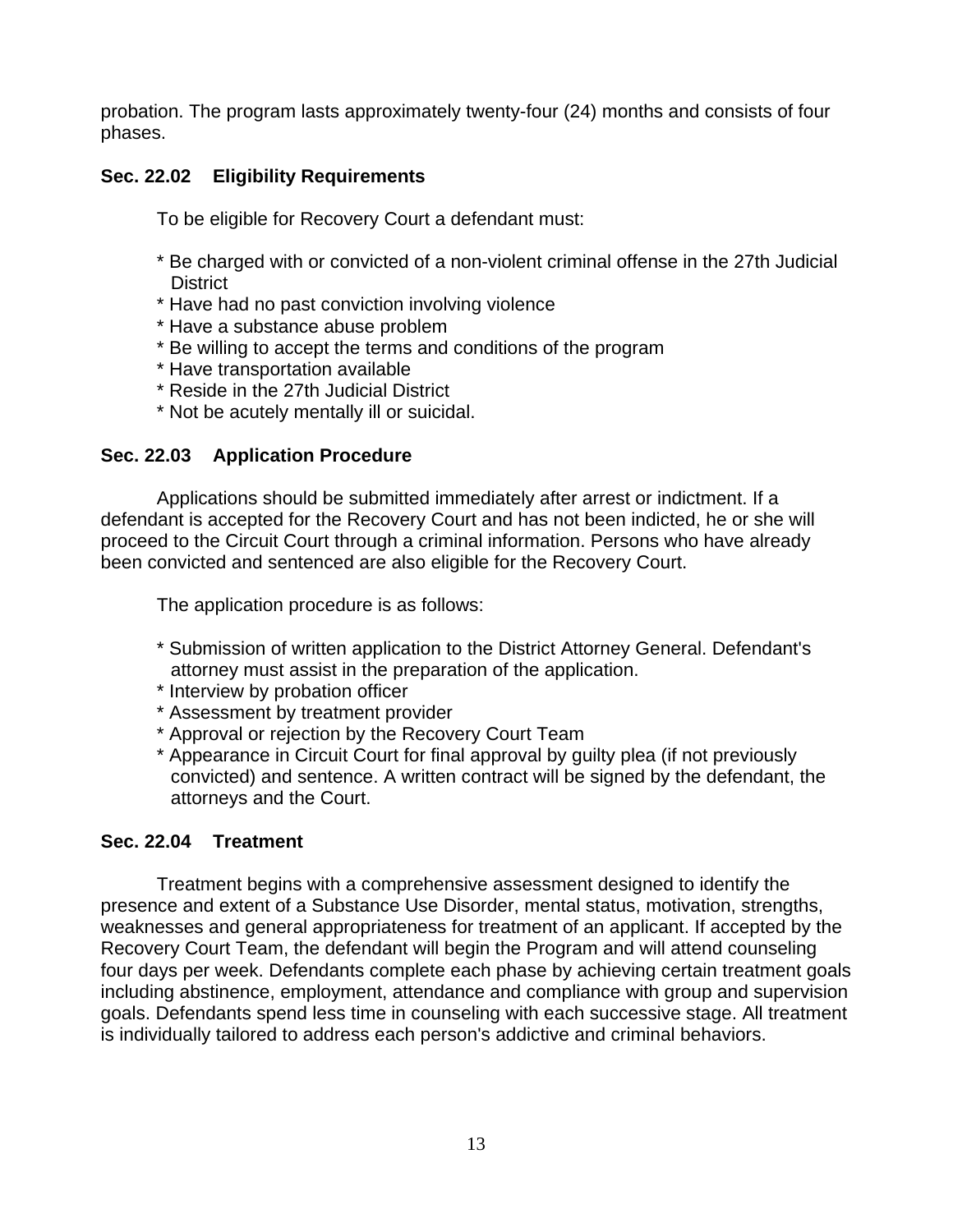# **Sec. 22.05 Supervision**

Defendants in the Recovery Court will:

- \* Be subject to curfew restriction and/or electronic monitoring and will be seen at home by case officer and law enforcement officer at least once per week.
- \* Report to case officer twice per week.
- \* Complete a minimum of 100 hours community service work.
- \* Obtain and maintain employment.\* Make regular payments toward fines, court costs, restitution and supervision fees.
- Be subject to random drug screening in addition to being screened by treatment provider.

#### **Sec. 22.06 Court Sessions**

The Recovery Court will meet on Fridays at the Obion County Detention Center. Defendants in the program shall appear in Court as directed by the Court.

#### **Sec. 22.07 Incentives and Sanctions**

Incentives will be given to those who successfully complete various steps of the program. Sanctions will be imposed upon those who violate the terms of the probation and Recovery Court rules. The severity of the sanctions will depend upon the type of violation and the number of prior violations. The most severe sanction will be expulsion from the Drug Court which will require a sentence in the Tennessee Department of Corrections.

#### **Sec. 22.08 Completion of Program**

Those persons who successfully complete the program will be placed on probation which shall be supervised or unsupervised in the discretion of the Court.

### **Rule 23 - Divorce Cases**

### **Sec. 23.01 Hearing Dates**

Divorce cases shall not be heard any sooner than sixty (60) days after filing and ninety (90) days after filing for divorces with childrenand irreconcilable differences. Uncontested cases may be set on motion days or on such other dates set by the Court.

### **Sec. 23.02 Affidavits Required in Contested Cases**

At least 48 hours before the date of the uncontested divorce trial, the parties shall file with the Clerk and provide a copy to the Court, the affidavit, executed by the party as to the real and personal property, setting forth, pursuant to the criteria of T.C.A. 36-4-121:

(1) The real and personal separate property of each of the parties and the value thereof;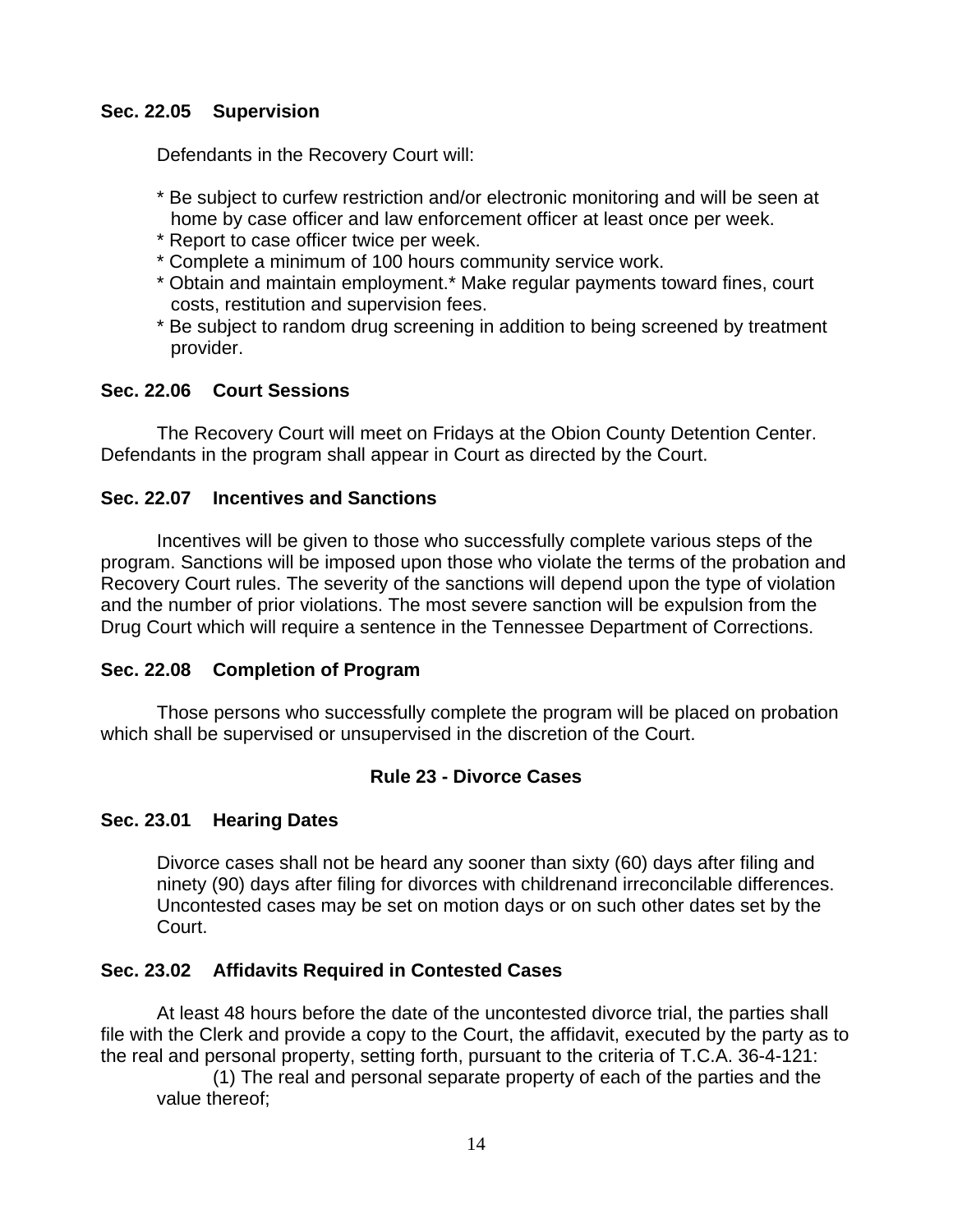(2) The real and personal marital property of the parties and the value thereof and

(3) The remaining real and personal property of the parties and the value thereof, the character of which is to be decided by the Court.

If either party desires, they may additionally propose to the Court, at the trial, after complying with the foregoing paragraph, a division of all or part of the marital property. The Court is not bound by the proposals, but will give proper consideration to the wishes of the parties.

In all contested divorces, alimony, child support, and modification hearings, an affidavit of income and expenses in accordance with T.C.A. 36-4-116 shall be filed with the Clerk at least 48 hours prior to the hearing. Each party shall make a separate affidavit concerning income and expenses during the prior calendar year and each month of the present year up to and including the month of the hearing. A copy shall be served on opposing counsel and a copy shall be made available to the Court.

# **Sec. 23.03 Permanent Parenting Plan, Parenting Education Seminar and Mediation in Domestic Relations Cases with Minor Children**

**General Provisions**: This rule is adopted to promulgate procedures to be followed in the Courts of Record in the 27th Judicial District of Tennessee so as to ensure that the intent of that legislation is carried out by those parties with children involved in domestic relations cases, by Clerks, by attorneys, by providers (parenting plan educators and mediators), and by the courts. If any provision herein is found to be in conflict with the legislation, the legislation will prevail.

A. **General Order**: The General Order for the 27th Judicial District is hereby adopted. All forms are available with the Clerk.

# B. **Duties of Clerks**:

- A. When a complaint for divorce or petition for modification in a post-divorce case is filed with the Clerk's office, the Clerk shall assure that the parenting plan package has been attached to the summons and has been made available to the filing party. If the filing party is represented by an attorney, the package shall be attached to the summons by the filing attorney. If the filing party is not represented by an attorney, the Clerk shall give the filing party a package. The same package will be included in the summons to the defendant/respondent.
- B. Package Contents: The package shall contain the following:
	- [1] The General Order and open letter from the judges (Forms 1 and 2);
	- [2] The parents guide for education (Form 3);
	- [3] The parents guide for mediation (Form 4);
	- [4] The parents guide for developing a parenting plan (Form 5);
	- [5] A list of approved educational providers;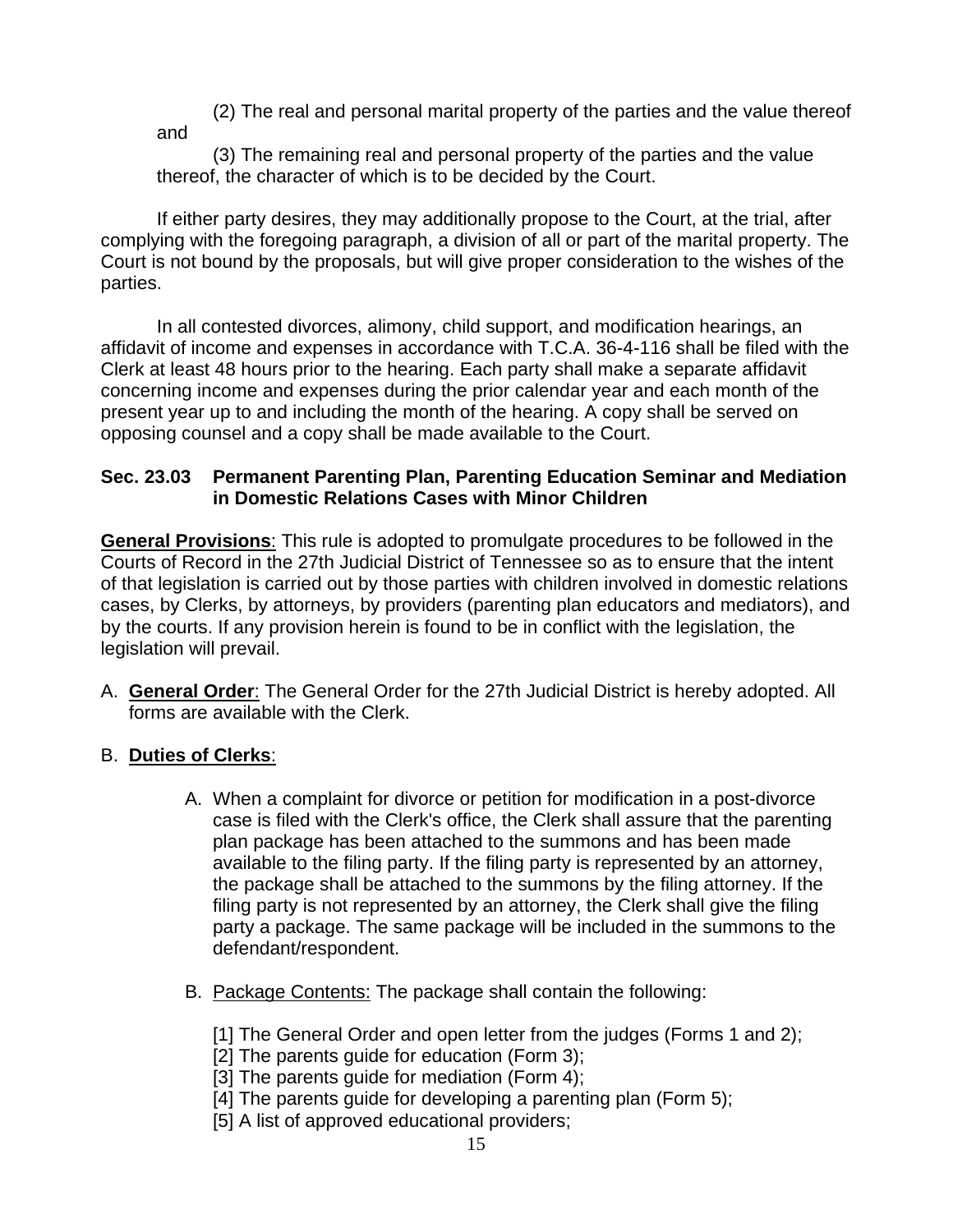[6] A list of mediators available in the district.

- C. The following documents will be made available by the Clerks to attorneys and parents upon request:
	- [1] Temporary Parenting Plan (Form 19); [2] Permanent Parenting Plan (Form 20).
- D. Check List: a check list (Form 10) will be attached by the Clerk to each case
- file involving divorce proceedings with minor children. The check list will be completed by the Clerk as items are furnished to parties, or filed by parties, attorneys, providers, or the Court.
- E. Issue a show cause order (Form 6) to any party who has not submitted a Certificate of Attendance from a parenting education seminar within 10 days of the date attendance is required (30 days from filing for plaintiff, 30 days from service for defendant.)
- F. Submit to the Judge for signature an Order to Mediate (Form 13) if the parties have not filed an agreed parenting plan within 120 days of service of process.
- C. **Duties of Attorneys**: Attorneys representing parents involved in divorce proceedings involving minor children shall:
	- A. Secure from the Clerk's office or otherwise all approved forms utilized under this rule;
	- B. Furnish a copy of the package (§ 18.03 B. B. of this rule) to their client and explain the contents to the client;
	- C. Attach a copy of the package to any summons filed on behalf of plaintiff/petitioner;
	- D. Monitor their client's timely attendance at a parent education seminar.
	- E. Assist client in selecting/reaching agreement as to an appropriate mediator if a parenting plan has not been timely agreed to by the parties.
	- F. File with the complaint or answer an agreed to or proposed parenting plan on Form 20. If a temporary parenting plan is sought, a proposed temporary parenting plan (form 19) will be submitted to be acted on by the Court, if appropriate, ex-parte or at an early hearing. It is strongly suggested that the blanks in the form be filled out by hand and/or highlighted for easier review by the Court.
	- G. Follow the Attorney's Guide to Mediation (Form 8).
	- H. The agreed or ordered parenting plan will be attached to the Marital dissolution Agreement or Decree as an exhibit and will not be duplicated in the MDA or decree.

# D. **Duties of Providers:**

A. The Judges will receive and act upon applications from providers who seek approval to provide parent education seminars. A list of approved providers will be furnished to the Clerks to be included in the package.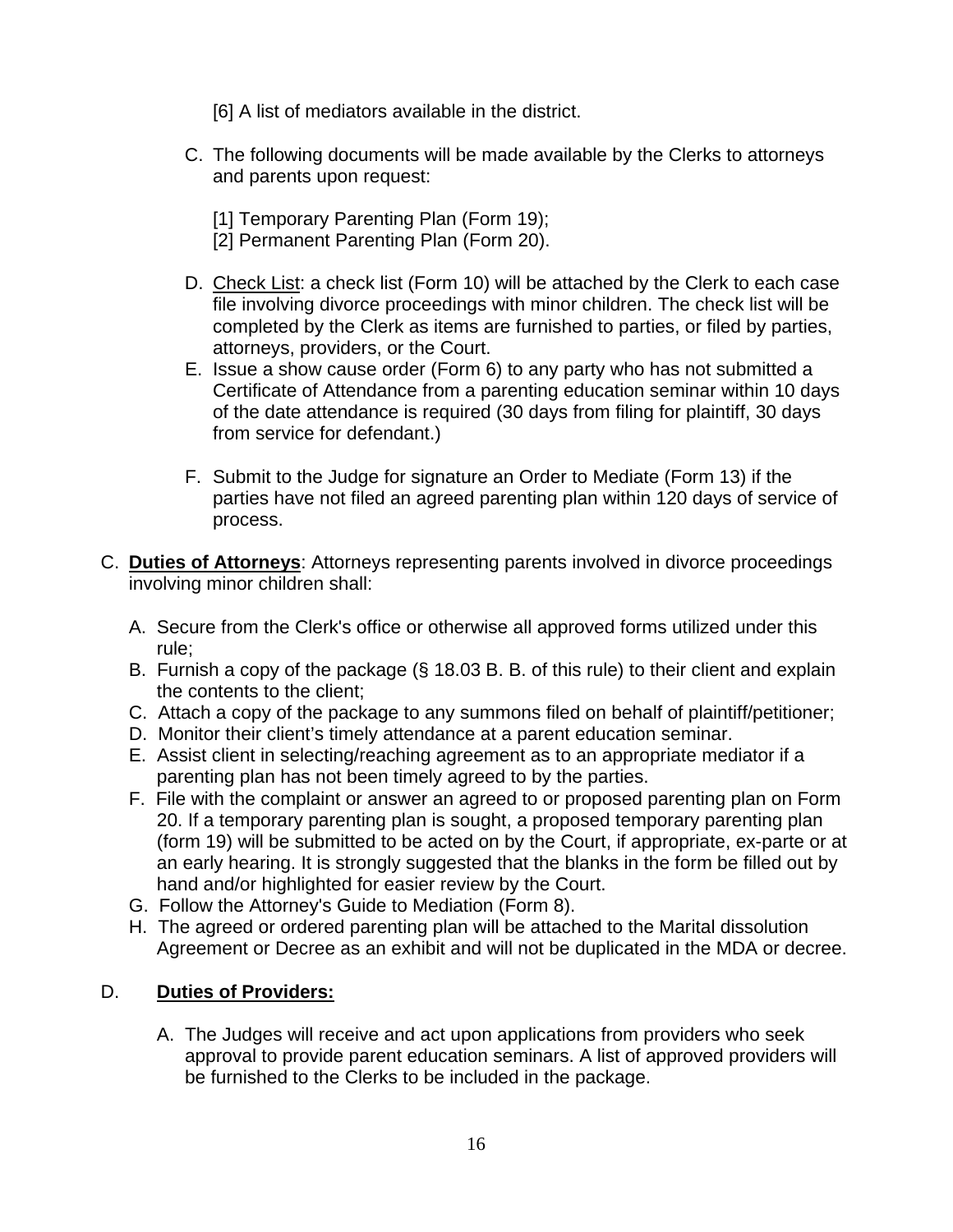B. The Educational Providers will make all arrangements for time, place and fees for seminars to be conducted in no less than two hour blocks.

Seminar schedule for each provider will be provided to the Clerk to be made available to parents and attorneys.

- C. Educational Providers will notify the Courts by filing with the appropriate Clerk a copy of a certificate of attendance given to parents attending the classes. Certificates shall include the following: Name; Social Security numbers; docket number; name of educational provider; date class was attended; and be signed by a representative from the seminar facilitator.
- D. Fees: The fee or costs of the parenting seminars shall be borne by the parties. Fees may be reduced or waived for indigent persons. The Educational Provider will be expected to provide an appropriate number of pro bono slots for indigent persons.

# E. **Mediators:**

[1] At anytime during the divorce proceedings, parents may choose to participate in a method of alternative dispute resolution and select their own mediator or arbitrator. However, if the Court is involved, either by the Court's own motion or by motion of one or both parties, the Court will appoint a mediator pursuant to Supreme Court Rule 31. If the parties are unable to reach an agreement on a permanent parenting plan within 120- days after the commencement of the action, the parties may submit a scheduling order to the Court including a referral to mediation or alternative dispute resolution or request for a waiver for just cause. The Court may designate a Rule 31 family mediator by Court order. A list of mediators who have met the Court's criteria will be provided to the attorneys and parents. The mediators' fees may be taxed as Court costs or the Court may determine the case is appropriate for pro bono mediation to be coordinated through legal services. The mediator is responsible for reporting to the Court pursuant to Supreme Court Rule 31.

# [2] **Mediation Assignment:**

If the Court is involved, either by the Court's own motion or by the motion of one or both parties, a family mediator will be appointed pursuant to Supreme Court Rule 31.

A Rule 31 Family Mediator will be appointed by Court order (Form 14) **OR**, a referral to mediation is ordered by the Court (Form 13) **OR**,

a referral to pro bono mediation is ordered by the Court (Form 16).

# [] **Mediation Fees and Agreements to Mediate**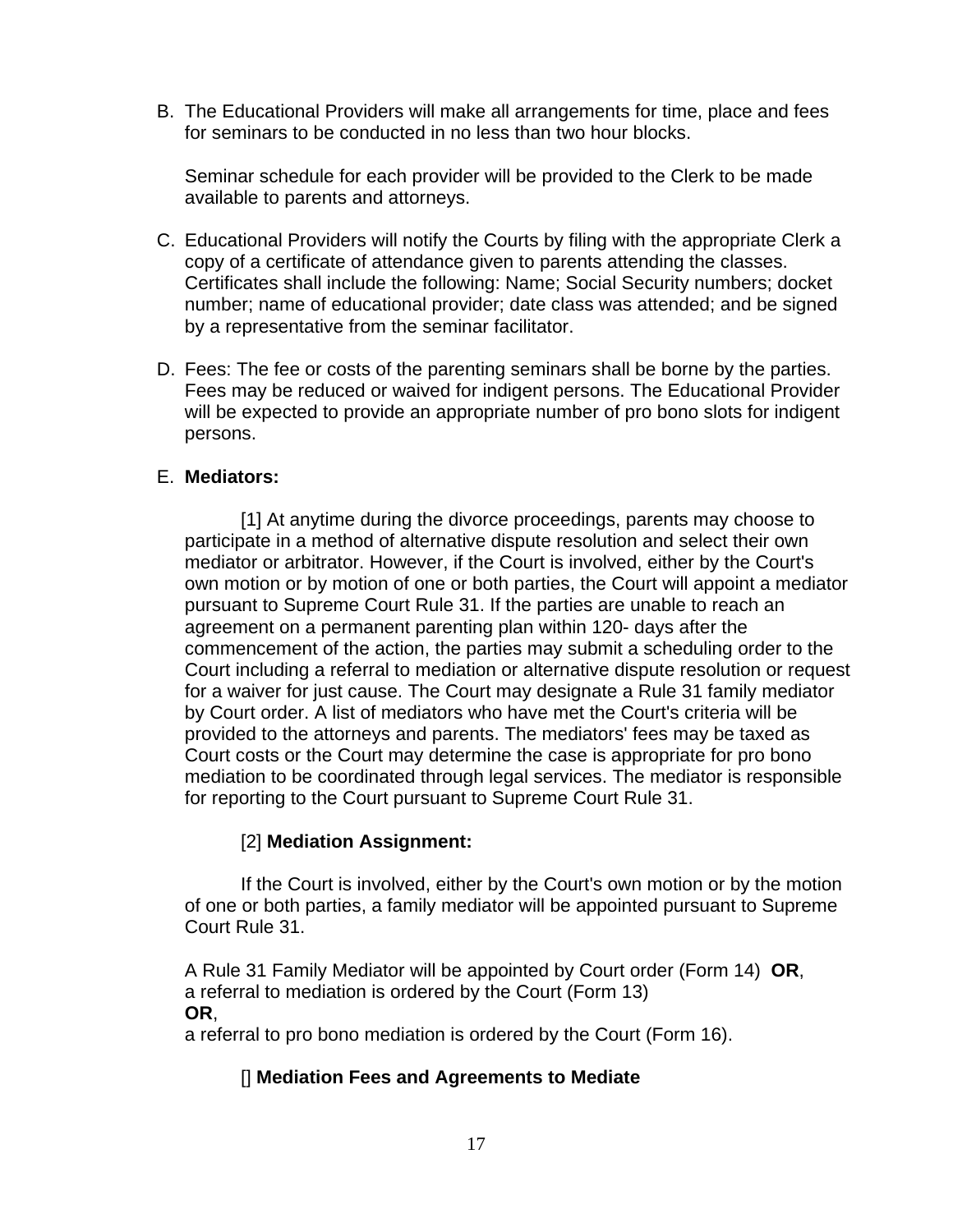The parents may directly negotiate the fees with the mediator. An agreement to mediate (form 15) shall be executed at the beginning of mediation by the parents and mediator,

# **OR**,

The Court may, upon motion, determine that the case is appropriate for pro bono mediation and the fees will be waived. Pro bono mediation will be coordinated by legal services. Each mediator must provide proof of 3 pro bono mediations to the Administrative Office of the Courts for annual reapproval.

# [] **Invoicing Procedures**

[a] If the Court has ordered that mediator fees are to be taxed as Court costs, the invoice must be submitted with the original final report to the Clerk's office. [b] It is the mediator's responsibility to notify the Clerk's office that an invoice is included in the final report.

[c] The invoice should include a docket number to ensure correct filing and payment.

### [] **Mediator Reports**

When a mediator has been appointed by the Court, reports will be filed with the Court pursuant to Supreme Court Rule 31. The reports include a 30-day report and final report (refer to Forms 12 & 12a).

[] **Judicial Settlement Conferences** will not be available in cases affected by this rule, except on motion and a showing of exceptional circumstances that would make education not appropriate.

### **Rule 24 – Probate**

(a) The verified petition filed to seek the appointment of a Personal Representative must comply with all provisions of T.C.A. § 30-1-117, including listing the names and addresses of the next-of-kin and estate beneficiaries. To assure compliance, the paragraphs of the Petition should correspond with the subsections of the statute.

A petition for Letters of Administration or Letters Testamentary which does not comply with this statute will not be filed by the Clerk.

- (b) At the time of the appointment, each Personal Representative is to sign a statement, furnished by the Clerk, acknowledging the duty to file required documents within sixty days.
- (c) The attorney for the Personal Representative shall file a motion within seventy days of the issuance of the Letters Testamentary or Letters of Administration seeking additional time to file documents and pleadings if all required notices, affidavits, and other pleadings have not been filed. Required documents include the affidavit that the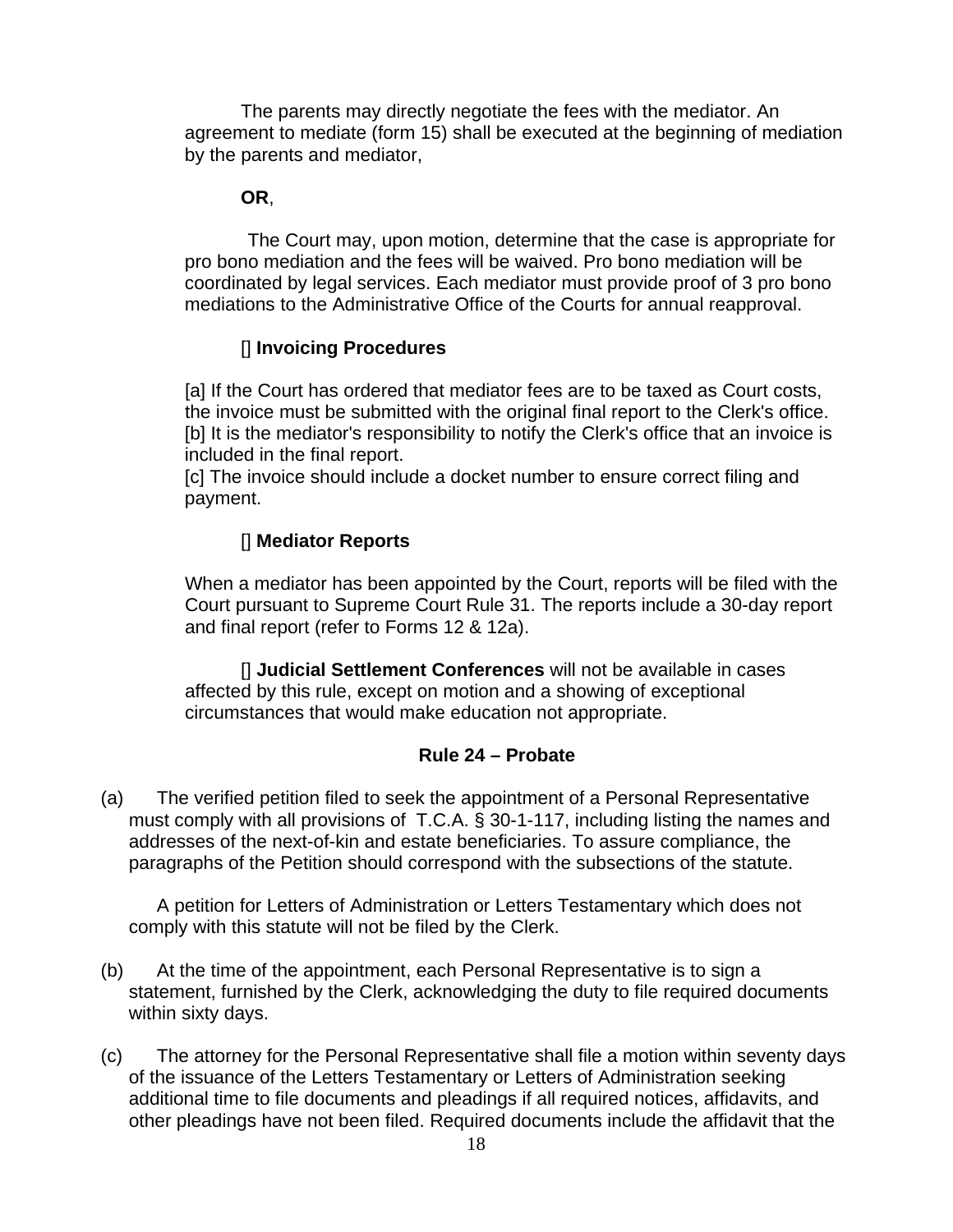required notice to the residuary beneficiaries and next-of-kin has been sent, the affidavit that the Bureau of TennCare has been notified; and the Inventory, unless the Inventory is waived by the Will filed for probate or by all residuary beneficiaries.

If a motion seeking additional time, or the required documents, ha not been filed, the Clerk is to schedule a hearing before the Court, with Notice to the Personal Representative, and the Notice is to identify the documents which are to be filed. All court costs for this hearing, at the discretion of the Court, are to be assessed to the Personal Representative.

- (d) If an Accounting cannot be timely filed, and unless waived by all interested parties, the Personal Representative is to file a motion seeking additional time to file any Accounting required by T. C. A. § 30-2-601. This Motion is to include a Notice of the scheduled hearing with a Certificate of Service to all estate beneficiaries, attorneys of record, and interested parties.
- (e) Fees payable to the Personal Representative and to the attorney for the Personal Representative can be denied or reduced, at the discretion of the Court, for failure to timely file required documents.
- (f) In lieu of filing a Motion as required by Rule 19(c) or Rule 19(d), the Personal Representative may cause an agreed Order to be submitted for consideration by the Court postponing the action until a time certain if the Agreed Order is signed by all parties affected and their counsel, and approved by the Court.
- (g) Fees for the Personal Representative and attorneys are to be approved by the Court prior to payment from estate funds.

# **Rule 25 – Appearance and Conduct of Counsel**

# **Sec. 25.01 Conduct of Counsel**

(a) At trial, counsel will avoid use of first names and other expressions of familiarity with adult witnesses, jurors, opposing counsel, and all other persons present. During opening statements or closing argument, no juror will be addressed individually by name.

(b) Objecting counsel will state the legal grounds for an objection without argument or discussion. There shall be no speaking objections. Attorneys shall stand when making objections.

(c) No attorneys, parties, or any other persons who have an interest in a case set for trial will engage in any kind of conversation with any juror serving in any court of record. Once the juror's service is complete and the juror is excused from jury service, attorneys may interview jurors consistent with Supreme Court Rule 8.

### **Sec. 25.02 Contacting Judge**

Neither counsel nor a party to a pending action will communicate ex parte with the Judge before whom the matter is pending except consistent with the Code of Professional